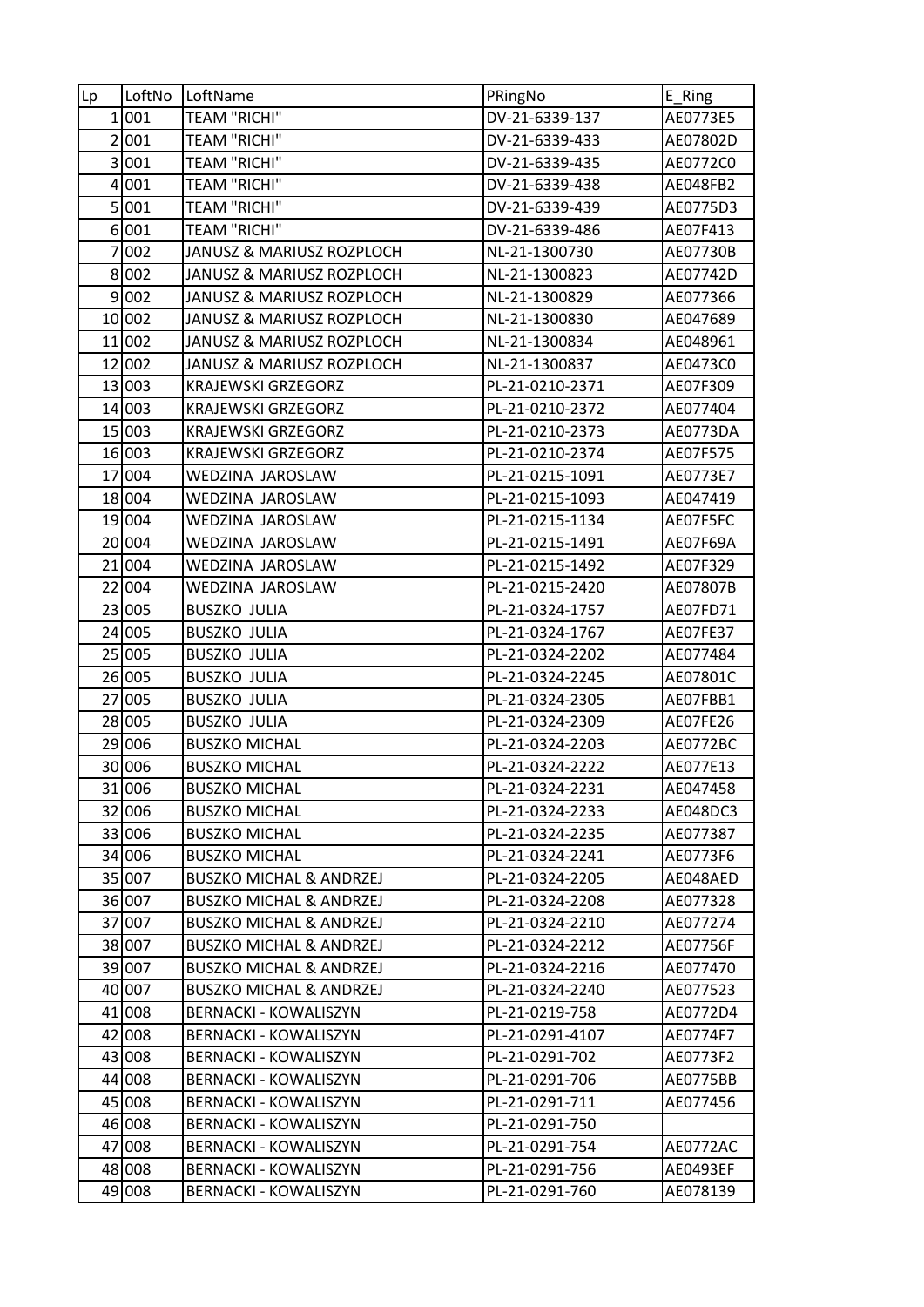| 50 009 | KOSTRUBIEC ZDZISLAW          | PL-21-0215-8508  | AE0474EE |
|--------|------------------------------|------------------|----------|
| 51 009 | KOSTRUBIEC ZDZISLAW          | PL-21-0215-8510  | AE049625 |
| 52 009 | KOSTRUBIEC ZDZISLAW          | PL-21-0215-8515  | AE046FC9 |
| 53 009 | KOSTRUBIEC ZDZISLAW          | PL-21-0215-8521  | AE048F67 |
| 54 009 | KOSTRUBIEC ZDZISLAW          | PL-21-0215-8533  | AE07752F |
| 55 009 | KOSTRUBIEC ZDZISLAW          | PL-21-0215-8541  | AE07756A |
| 56 010 | WARDA MIROSLAW               | PL-21-0211-538   | AE07758C |
| 57 010 | <b>WARDA MIROSLAW</b>        | PL-21-0211-556   | AE048B91 |
| 58 010 | WARDA MIROSLAW               | PL-21-0211-558   | AE0772AD |
| 59 010 | WARDA MIROSLAW               | PL-21-0211-562   | AE048D40 |
| 60 010 | WARDA MIROSLAW               | PL-21-0211-564   | AE077E50 |
| 61 010 | WARDA MIROSLAW               | PL-21-0211-574   | AE0490AA |
| 62 011 | KATARZYNA & KRZYSZTOF KORBUS | PL-21-0211-3007  | AE077518 |
| 63 011 | KATARZYNA & KRZYSZTOF KORBUS | PL-21-0211-3014  | AE07F57D |
| 64 011 | KATARZYNA & KRZYSZTOF KORBUS | PL-21-0211-3082  | AE0772F7 |
| 65 011 | KATARZYNA & KRZYSZTOF KORBUS | PL-21-0211-3093  | AE0492E3 |
| 66 011 | KATARZYNA & KRZYSZTOF KORBUS | PL-21-0211-3097  | AE077557 |
| 67 011 | KATARZYNA & KRZYSZTOF KORBUS | PL-21-0211-3098  | AE07751A |
| 68 012 | KLUCZYNSKI LESZEK I          | PL-21-0463-8083  | AE07757C |
| 69 012 | KLUCZYNSKI LESZEK I          | PL-21-0463-8084  | AE07816A |
| 70 012 | KLUCZYNSKI LESZEK I          | PL-21-0463-8085  | AE077F9D |
| 71 012 | KLUCZYNSKI LESZEK I          | PL-21-0463-8086  | AE0474E9 |
| 72 012 | KLUCZYNSKI LESZEK I          | PL-21-0463-8087  | AE0773B3 |
| 73 012 | KLUCZYNSKI LESZEK I          | PL-21-0463-8088  | AE077403 |
| 74 013 | <b>BLIEGE FELIX</b>          | AT-21-605-706    | AE077472 |
| 75 013 | <b>BLIEGE FELIX</b>          | AT-21-605-708    | AE077377 |
| 76 013 | <b>BLIEGE FELIX</b>          | AT-21-605-711    | AE07753A |
| 77 013 | <b>BLIEGE FELIX</b>          | AT-21-605-718    | AE0772FD |
| 78 013 | <b>BLIEGE FELIX</b>          | AT-21-605-721    | AE07728C |
| 79 013 | <b>BLIEGE FELIX</b>          | AT-21-605-724    | AE077451 |
| 80 014 | CALUJ WIESLAW                | PL-21-0223-12205 | AE0775C4 |
| 81 014 | CALUJ WIESLAW                | PL-21-0223-12209 | AE0772B4 |
| 82 014 | CALUJ WIESLAW                | PL-21-0223-12226 | AE077317 |
| 83 014 | CALUJ WIESLAW                | PL-21-0223-12227 | AE07743F |
| 84 014 | CALUJ WIESLAW                | PL-21-0223-12283 | AE048AF3 |
| 85 014 | CALUJ WIESLAW                | PL-21-0223-12291 | AE048D91 |
| 86 014 | CALUJ WIESLAW                | PL-21-0223-12294 | AE077585 |
| 87 015 | WEDZINA WIESLAW              | PL-21-0215-1495  | AE07FE8C |
| 88 015 | WEDZINA WIESLAW              | PL-21-0215-2406  | AE07754F |
| 89 015 | WEDZINA WIESLAW              | PL-21-0215-2408  | AE077527 |
| 90 015 | WEDZINA WIESLAW              | PL-21-0215-2410  | AE0773EF |
| 91 016 | TEAM SIATKA & LIPIAN         | PL-21-0208-8931  | AE077355 |
| 92 016 | TEAM SIATKA & LIPIAN         | PL-21-0208-8938  | AE0772B0 |
| 93 016 | TEAM SIATKA & LIPIAN         | PL-21-0208-8942  | AE077275 |
| 94 016 | TEAM SIATKA & LIPIAN         | PL-21-0208-8956  | AE077534 |
| 95 016 | TEAM SIATKA & LIPIAN         | PL-21-0208-8987  | AE04730A |
| 96 016 | TEAM SIATKA & LIPIAN         | PL-21-0208-8997  | AE07742B |
| 97 017 | LUKASZ I MONIKA LIPIAN       | PL-21-0208-8932  | AE077FA0 |
| 98 017 | LUKASZ I MONIKA LIPIAN       | PL-21-0208-8937  | AE0474E6 |
| 99 017 | LUKASZ I MONIKA LIPIAN       | PL-21-0208-8946  | AE0470B9 |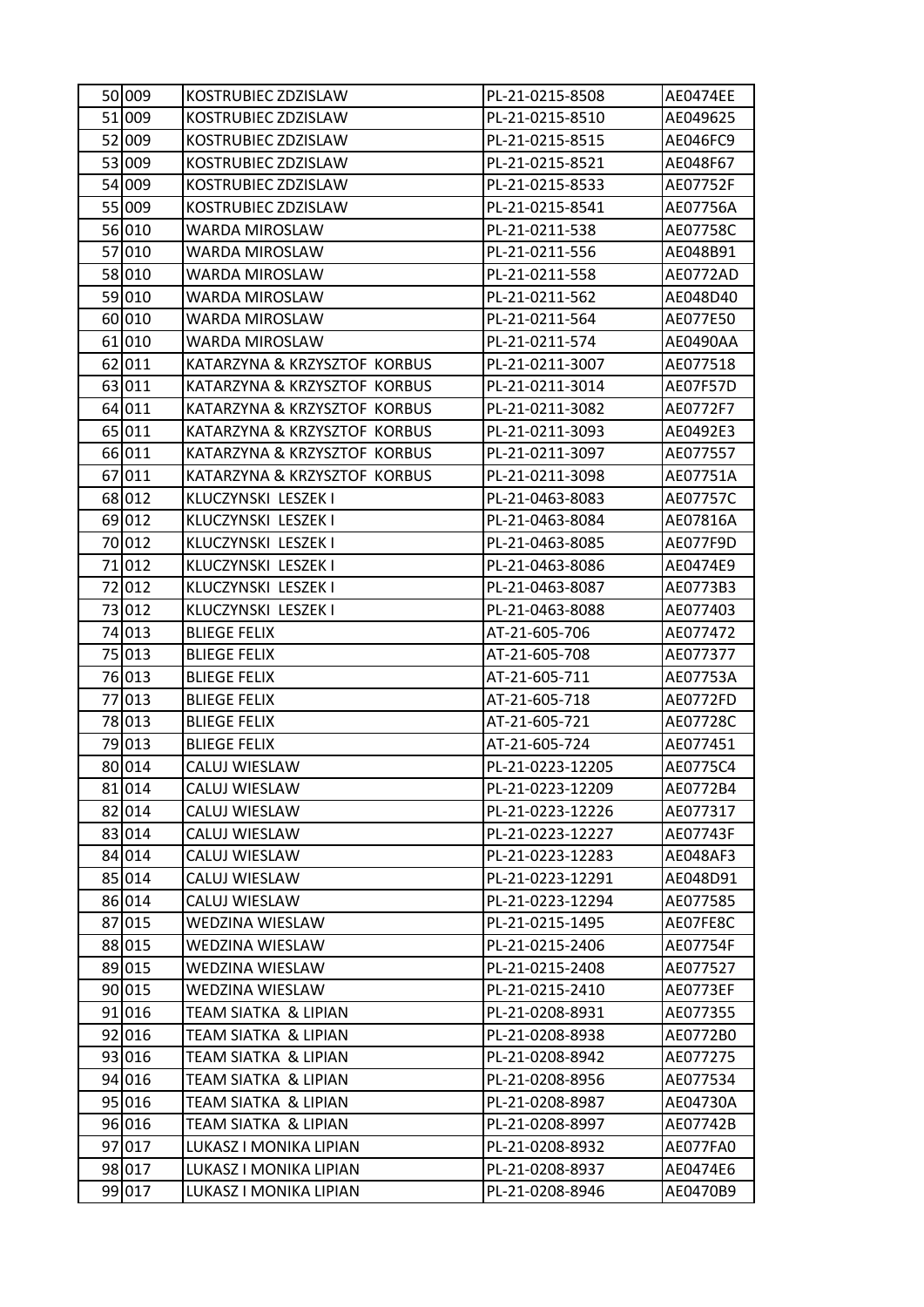| 100 017 | LUKASZ I MONIKA LIPIAN    | PL-21-0208-8949  | AE077392        |
|---------|---------------------------|------------------|-----------------|
| 101 017 | LUKASZ I MONIKA LIPIAN    | PL-21-0208-8959  | AE07722C        |
| 102 017 | LUKASZ I MONIKA LIPIAN    | PL-21-0208-8999  | AE0772AA        |
| 103 018 | "MADZIAR"                 | PL-21-0463-1808  | AE077578        |
| 104 018 | "MADZIAR"                 | PL-21-0463-1810  | <b>AE0772DE</b> |
| 105 018 | "MADZIAR"                 | PL-21-0463-1812  | AE0775BC        |
| 106 018 | "MADZIAR"                 | PL-21-0463-1813  | AE077F67        |
| 107 018 | "MADZIAR"                 | PL-21-0463-1816  | AE077421        |
| 108 018 | "MADZIAR"                 | PL-21-0463-1817  | AE07730F        |
| 109 019 | KROLIKOWSKI & MOREL TEAM  | PL-21-0493-15018 | AE0493C7        |
| 110 019 | KROLIKOWSKI & MOREL TEAM  | PL-21-0493-15026 | AE047610        |
| 111 019 | KROLIKOWSKI & MOREL TEAM  | PL-21-0493-15112 | AE048B93        |
| 112 019 | KROLIKOWSKI & MOREL TEAM  | PL-21-0493-15144 | AE0775F4        |
| 113 019 | KROLIKOWSKI & MOREL TEAM  | PL-21-0493-15153 | AE048DE3        |
| 114 020 | <b>KURKOWSKI SLAWOMIR</b> | PL-21-0321-4970  | AE0775A1        |
| 115 020 | KURKOWSKI SLAWOMIR        | PL-21-0321-4979  | AE07F4EB        |
| 116 020 | <b>KURKOWSKI SLAWOMIR</b> | PL-21-0321-4983  | AE07FD06        |
| 117 020 | <b>KURKOWSKI SLAWOMIR</b> | PL-21-0321-4990  | AE049329        |
| 118 020 | KURKOWSKI SLAWOMIR        | PL-21-0321-5000  | AE07732C        |
| 119 021 | <b>BANDA SWIROFFF</b>     | GB-21-Z-61600    | AE077368        |
| 120021  | <b>BANDA SWIROFFF</b>     | PL-21-0134-6600  | AE07FBF7        |
| 121 021 | <b>BANDA SWIROFFF</b>     | PL-21-0207-1808  | AE04702D        |
| 122 021 | <b>BANDA SWIROFFF</b>     | PL-21-0263-3937  | AE07FC78        |
| 123 021 | <b>BANDA SWIROFFF</b>     | PL-21-0266-3903  | AE0774A3        |
| 124 021 | <b>BANDA SWIROFFF</b>     | SU-21-R-700      | AE0780BF        |
| 125 022 | <b>KLIMAS MIROSLAW</b>    | PL-21-0235-5802  | <b>AE0775CB</b> |
| 126 022 | <b>KLIMAS MIROSLAW</b>    | PL-21-0235-5804  | AE07740E        |
| 127 022 | <b>KLIMAS MIROSLAW</b>    | PL-21-0235-5806  | AE077432        |
| 128 022 | <b>KLIMAS MIROSLAW</b>    | PL-21-0235-5812  | AE077F16        |
| 129 022 | <b>KLIMAS MIROSLAW</b>    | PL-21-0235-5814  | AE0774DA        |
| 130 022 | KLIMAS MIROSLAW           | PL-21-0235-5899  | AE048AAA        |
| 131 023 | O.I.S. KRAWCZAK           | PL-21-07-11712   | AE07722E        |
| 132 023 | O.I.S. KRAWCZAK           | PL-21-07-11718   | AE0772F5        |
| 133 023 | O.I.S. KRAWCZAK           | PL-21-07-11721   | AE0773AC        |
| 134 023 | O.I.S. KRAWCZAK           | PL-21-07-11743   | AE077290        |
| 135 023 | O.I.S. KRAWCZAK           | PL-21-07-11787   | AE049263        |
| 136 023 | O.I.S. KRAWCZAK           | PL-21-07-11793   | AE0775C0        |
| 137 024 | RAZIK MAREK               | DV-21-8867-43    | AE04764B        |
| 138 024 | <b>RAZIK MAREK</b>        | DV-21-8867-53    | AE077505        |
| 139 024 | RAZIK MAREK               | DV-21-8867-70    | AE049194        |
| 140 024 | RAZIK MAREK               | DV-21-8867-83    | AE077380        |
| 141 024 | <b>RAZIK MAREK</b>        | DV-21-8867-92    | AE0773B8        |
| 142 024 | RAZIK MAREK               | DV-21-8867-97    | AE077308        |
| 143 025 | ZAK & HULAS               | PL-21-0412-2001  | AE048F90        |
| 144 025 | ZAK & HULAS               | PL-21-0412-2005  | AE077258        |
| 145 025 | ZAK & HULAS               | PL-21-0412-2011  | AE0774DD        |
| 146 025 | ZAK & HULAS               | PL-21-0412-2019  | AE077FE0        |
| 147 025 | ZAK & HULAS               | PL-21-0412-2028  | AE0774E2        |
| 148 025 | ZAK & HULAS               | PL-21-0412-2040  | AE078050        |
| 149 026 | KIELBASA KRZYSZTOF        | PL-21-0311-9514  | AE048B23        |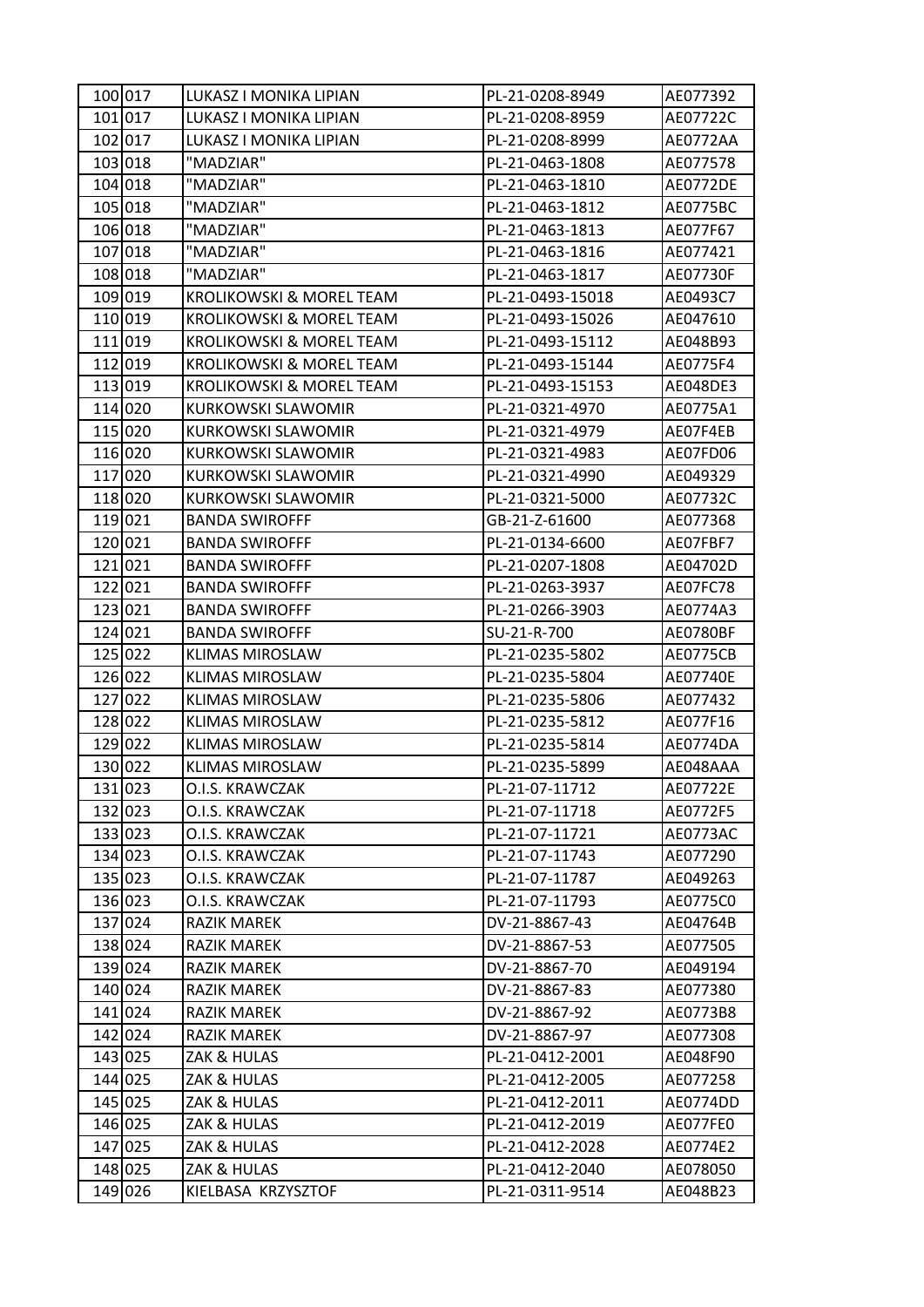| 150 026 | KIELBASA KRZYSZTOF               | PL-21-0311-9515  | AE07738F        |
|---------|----------------------------------|------------------|-----------------|
| 151 026 | KIELBASA KRZYSZTOF               | PL-21-0311-9516  | AE07733C        |
| 152 026 | KIELBASA KRZYSZTOF               | PL-21-0311-9518  | <b>AE0775CC</b> |
| 153 026 | KIELBASA KRZYSZTOF               | PL-21-0311-9521  | AE07F5BC        |
| 154 026 | KIELBASA KRZYSZTOF               | PL-21-0311-9589  | AE048D53        |
| 155 027 | TEAM KACZOR                      | PL-21-0412-3210  | AE0774BE        |
| 156 027 | <b>TEAM KACZOR</b>               | PL-21-0412-3218  | AE077429        |
| 157 027 | TEAM KACZOR                      | PL-21-0412-3261  | AE048B1C        |
| 158 027 | <b>TEAM KACZOR</b>               | PL-21-0412-3265  | AE077331        |
| 159 027 | <b>TEAM KACZOR</b>               | PL-21-0412-3268  | AE0775E8        |
| 160 027 | TEAM KACZOR                      | PL-21-0412-3269  | AE0775A3        |
| 161 028 | <b>GUMIENIAK ARTUR</b>           | GB-21-V-207563   | AE048F6B        |
| 162 028 | <b>GUMIENIAK ARTUR</b>           | GB-21-V-207564   | AE04925E        |
| 163 028 | <b>GUMIENIAK ARTUR</b>           | GB-21-V-207565   | AE077309        |
| 164 028 | <b>GUMIENIAK ARTUR</b>           | PL-21-0430-923   | AE0775F8        |
| 165 028 | <b>GUMIENIAK ARTUR</b>           | PL-21-0430-939   | AE048939        |
| 166 028 | <b>GUMIENIAK ARTUR</b>           | PL-21-0430-944   | AE077273        |
| 167 029 | STYPCZYNSKI DARIUSZ              | PL-21-0473-9601  | AE077601        |
| 168 029 | STYPCZYNSKI DARIUSZ              | PL-21-0473-9616  | AE0775A0        |
| 169 029 | STYPCZYNSKI DARIUSZ              | PL-21-0473-9618  | AE0772F6        |
| 170 029 | STYPCZYNSKI DARIUSZ              | PL-21-0473-9619  | AE0775E1        |
| 171 029 | STYPCZYNSKI DARIUSZ              | PL-21-0473-9620  | AE0774EB        |
| 172 029 | STYPCZYNSKI DARIUSZ              | PL-21-0473-9621  | AE0774F2        |
| 173 030 | TEAM BLECHARZ - MULLER           | DV-21-1078-640   | AE077ECE        |
| 174 030 | TEAM BLECHARZ - MULLER           | DV-21-1078-647   | AE046EC8        |
| 175 030 | TEAM BLECHARZ - MULLER           | DV-21-1078-651   | AE0470DB        |
| 176 030 | TEAM BLECHARZ - MULLER           | PL-21-0499-4519  | AE047039        |
| 177 030 | TEAM BLECHARZ - MULLER           | PL-21-0499-4521  | AE07748B        |
| 178 030 | TEAM BLECHARZ - MULLER           | PL-21-0499-4526  | AE04896C        |
| 179 032 | <b>KRYSTKI</b>                   | PL-21-0413-11567 | AE07F428        |
| 180 032 | <b>KRYSTKI</b>                   | PL-21-0413-11569 | AE07F568        |
| 181 032 | <b>KRYSTKI</b>                   | PL-21-0413-11571 | AE07F655        |
| 182 032 | <b>KRYSTKI</b>                   | PL-21-0413-11574 | AE048F14        |
| 183 032 | <b>KRYSTKI</b>                   | PL-21-0413-11575 | AE077560        |
| 184 032 | <b>KRYSTKI</b>                   | PL-21-0413-11579 | AE077372        |
| 185 033 | SOBIERAJ & GALCZYNSKI            | PL-21-0183-7007  | AE047120        |
| 186 033 | <b>SOBIERAJ &amp; GALCZYNSKI</b> | PL-21-0183-7028  | AE048A2B        |
| 187 033 | SOBIERAJ & GALCZYNSKI            | PL-21-0183-7032  | AE048B7C        |
| 188 033 | SOBIERAJ & GALCZYNSKI            | PL-21-0183-9888  | AE07F642        |
| 189 033 | SOBIERAJ & GALCZYNSKI            | PL-21-0183-9900  | AE07FCFB        |
| 190 033 | SOBIERAJ & GALCZYNSKI            | PL-21-0183-9934  | AE07FB46        |
| 191 034 | AB WOZNIAK                       | PL-21-0308-1782  | AE0772A1        |
| 192 034 | AB WOZNIAK                       | PL-21-0308-1786  | AE07744D        |
| 193 034 | AB WOZNIAK                       | PL-21-0308-1787  | AE077FF5        |
| 194 034 | AB WOZNIAK                       | PL-21-0308-1788  | AE048EC1        |
| 195 034 | AB WOZNIAK                       | PL-21-0308-1799  | AE0772F0        |
| 196 034 | AB WOZNIAK                       | PL-21-0308-1800  | AE0775A8        |
| 197 034 | AB WOZNIAK                       | PL-21-0308-7365  | AE07FD92        |
| 198 035 | PAWEL WARDA & ADALBERT BISCHOF   | PL-21-0497-1453  | AE047312        |
| 199 035 | PAWEL WARDA & ADALBERT BISCHOF   | PL-21-0497-1454  | AE077468        |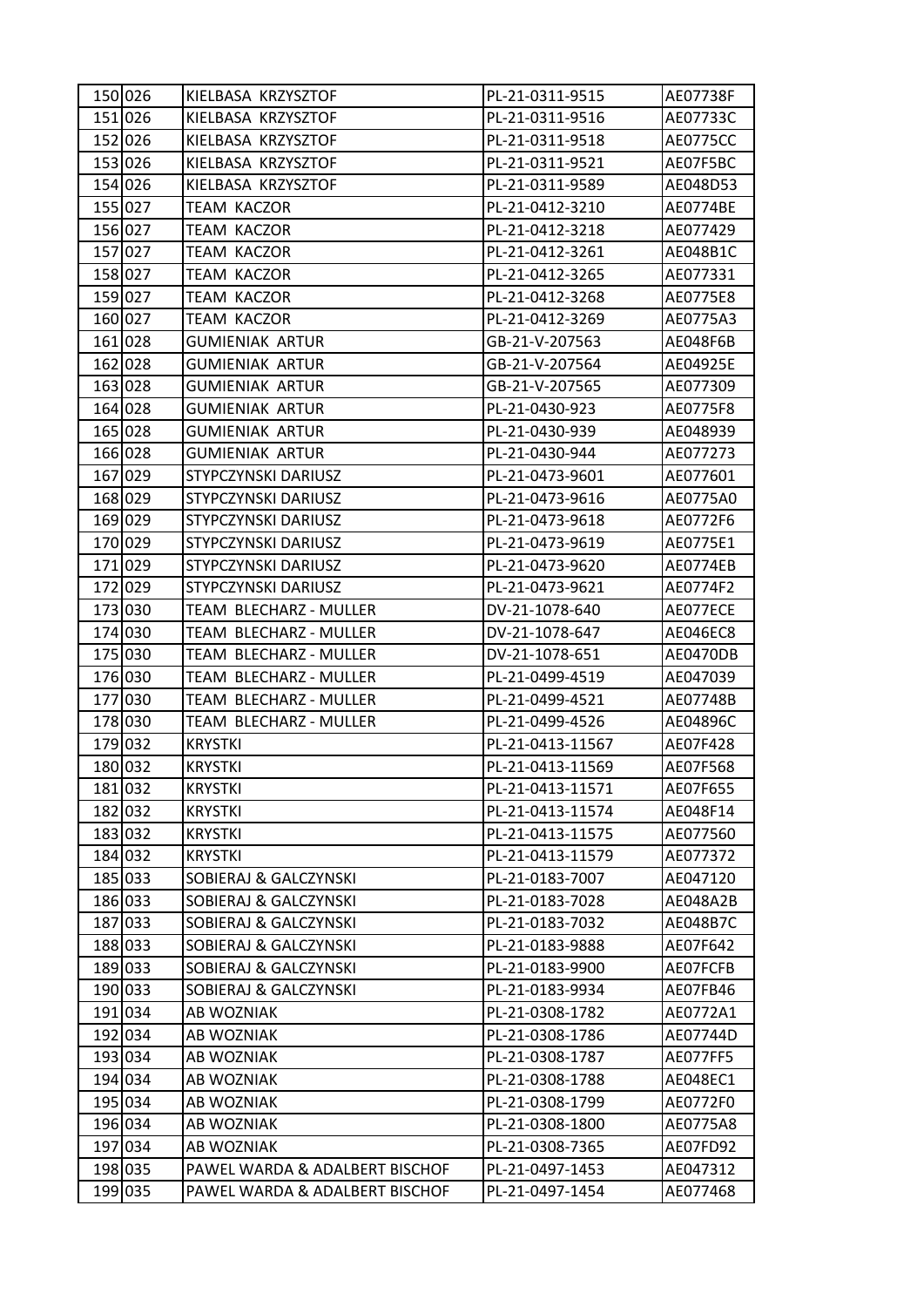| 200 035 | PAWEL WARDA & ADALBERT BISCHOF | PL-21-0497-1455 | AE07729C |
|---------|--------------------------------|-----------------|----------|
| 201 035 | PAWEL WARDA & ADALBERT BISCHOF | PL-21-0497-1456 | AE07734F |
| 202 035 | PAWEL WARDA & ADALBERT BISCHOF | PL-21-0497-1457 | AE077279 |
| 203 035 | PAWEL WARDA & ADALBERT BISCHOF | PL-21-0497-1458 | AE07735A |
| 204 036 | STRZELCZYK TOMASZ              | PL-21-0221-5414 | AE0772ED |
| 205 036 | STRZELCZYK TOMASZ              | PL-21-0221-5420 | AE077385 |
| 206 036 | STRZELCZYK TOMASZ              | PL-21-0221-5425 | AE07727B |
| 207 036 | STRZELCZYK TOMASZ              | PL-21-0221-5431 | AE07726F |
| 208 036 | STRZELCZYK TOMASZ              | PL-21-0221-5435 | AE0474AC |
| 209 036 | STRZELCZYK TOMASZ              | PL-21-0221-5438 | AE0471B2 |
| 210 037 | WLODARCZYK MAREK               | PL-21-065-10201 | AE0473FA |
| 211 037 | WLODARCZYK MAREK               | PL-21-065-10209 | AE077580 |
| 212 037 | WLODARCZYK MAREK               | PL-21-065-10213 | AE078058 |
| 213 037 | <b>WLODARCZYK MAREK</b>        | PL-21-065-10218 | AE048EA7 |
| 214 037 | <b>WLODARCZYK MAREK</b>        | PL-21-065-10224 | AE049351 |
| 215 037 | WLODARCZYK MAREK               | PL-21-065-10235 | AE077568 |
| 216 038 | PIEROG SEBASTIAN               | PL-21-0312-8146 | AE0775B2 |
| 217 038 | PIEROG SEBASTIAN               | PL-21-0312-8147 | AE048B40 |
| 218 038 | PIEROG SEBASTIAN               | PL-21-0312-8157 | AE0773BE |
| 219 038 | PIEROG SEBASTIAN               | PL-21-0312-8161 | AE077E43 |
| 220 038 | PIEROG SEBASTIAN               | PL-21-0312-8165 | AE07746F |
| 221 038 | PIEROG SEBASTIAN               | PL-21-0312-8179 | AE077465 |
| 222 039 | <b>JURECZKA KRZYSZTOF</b>      | PL-21-0352-1663 | AE077541 |
| 223 039 | <b>JURECZKA KRZYSZTOF</b>      | PL-21-0352-1665 | AE077483 |
| 224 039 | <b>JURECZKA KRZYSZTOF</b>      | PL-21-0352-1667 | AE07728D |
| 225 039 | <b>JURECZKA KRZYSZTOF</b>      | PL-21-0352-1669 | AE046F7E |
| 226 039 | <b>JURECZKA KRZYSZTOF</b>      | PL-21-0352-1672 | AE045F20 |
| 227 039 | <b>JURECZKA KRZYSZTOF</b>      | PL-21-0352-1680 | AE0473F6 |
| 228 040 | <b>BLASZCZYK LEON</b>          | PL-21-0352-1606 | AE077233 |
| 229 040 | <b>BLASZCZYK LEON</b>          | PL-21-0352-1662 | AE078005 |
| 230 040 | <b>BLASZCZYK LEON</b>          | PL-21-0352-1668 |          |
| 231 040 | <b>BLASZCZYK LEON</b>          | PL-21-0352-1670 | AE0772A6 |
| 232 040 | <b>BLASZCZYK LEON</b>          | PL-21-0352-1671 | AE077562 |
| 233 040 | <b>BLASZCZYK LEON</b>          | PL-21-0352-1678 |          |
| 234 041 | PERLA ROZTOCZA                 | PL-21-0215-702  | AE077430 |
| 235 041 | PERLA ROZTOCZA                 | PL-21-0215-731  | AE07F3B6 |
| 236 041 | PERLA ROZTOCZA                 | PL-21-0215-766  | AE07FB8E |
| 237 041 | PERLA ROZTOCZA                 | PL-21-0215-785  | AE07FB4D |
| 238 041 | PERLA ROZTOCZA                 | PL-21-0215-791  | AE07F637 |
| 239 041 | PERLA ROZTOCZA                 | PL-21-0215-793  | AE07FC9E |
| 240 042 | SMERFY                         | PL-21-0441-1805 | AE049511 |
| 241 042 | <b>SMERFY</b>                  | PL-21-0441-1814 | AE0773A9 |
| 242 042 | <b>SMERFY</b>                  | PL-21-0441-1829 | AE07F422 |
| 243 042 | <b>SMERFY</b>                  | PL-21-0441-1833 | AE07F6CA |
| 244 042 | <b>SMERFY</b>                  | PL-21-0441-1845 | AE07F535 |
| 245 042 | <b>SMERFY</b>                  | PL-21-0441-1853 | AE07F2F4 |
| 246 043 | POPLAWSKI MIECZYSLAW           | PL-21-0441-506  | AE0773ED |
| 247 043 | POPLAWSKI MIECZYSLAW           | PL-21-0441-516  | AE047DD1 |
| 248 043 | POPLAWSKI MIECZYSLAW           | PL-21-0441-525  | AE047516 |
| 249 043 | POPLAWSKI MIECZYSLAW           | PL-21-0441-526  | AE077271 |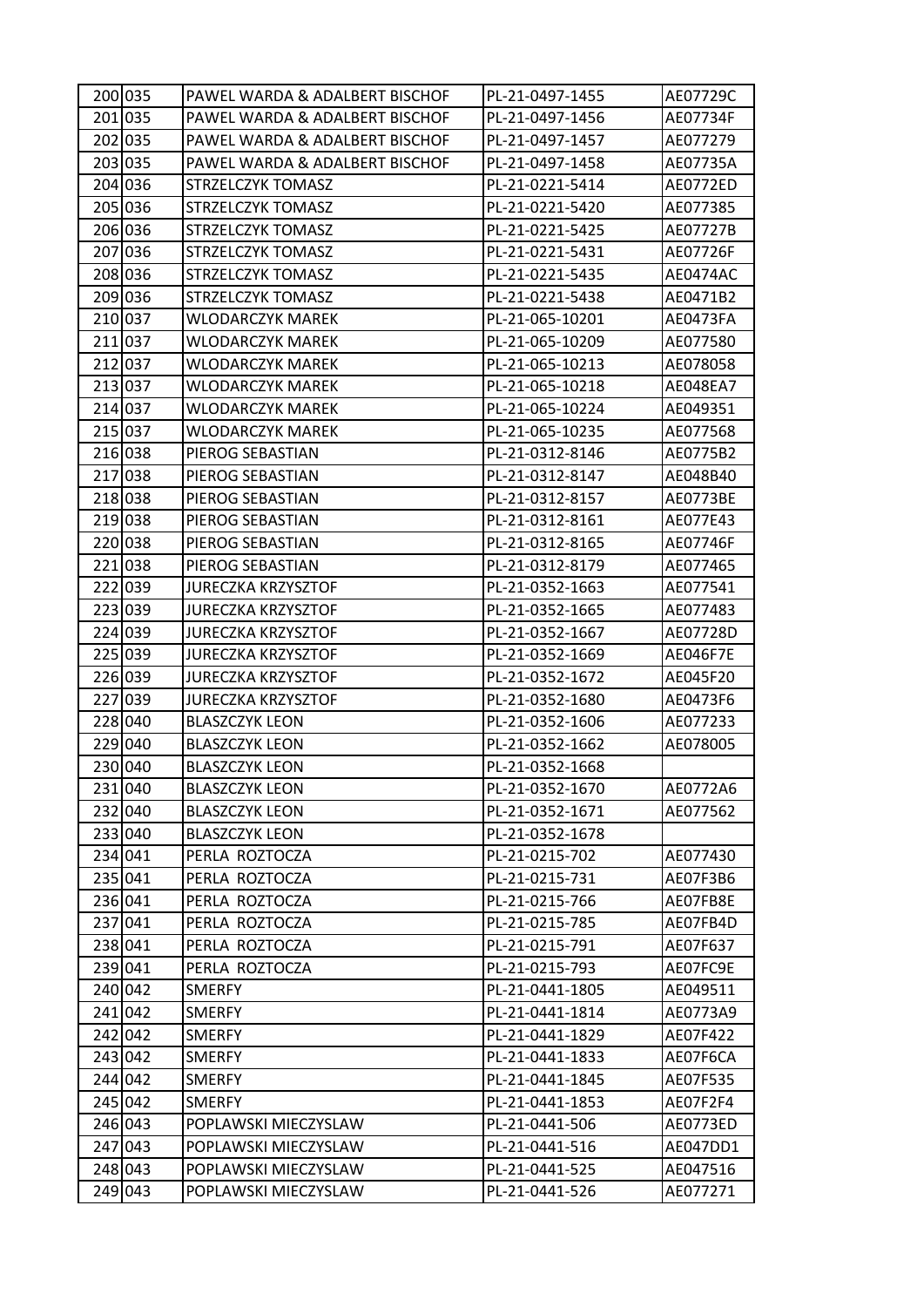| 250 043 | POPLAWSKI MIECZYSLAW     | PL-21-0441-551   | AE07FC06        |
|---------|--------------------------|------------------|-----------------|
| 251 043 | POPLAWSKI MIECZYSLAW     | PL-21-0441-573   | AE048B6F        |
| 252 044 | FLOREK-WOJCIESZAK        | PL-21-0196-1786  | AE077276        |
| 253 044 | FLOREK-WOJCIESZAK        | PL-21-0196-1790  | AE077478        |
| 254 044 | FLOREK-WOJCIESZAK        | PL-21-0231-11790 | AE077591        |
| 255 044 | FLOREK-WOJCIESZAK        | PL-21-0231-9909  | AE07724E        |
| 256 044 | FLOREK-WOJCIESZAK        | PL-21-0232-2110  | AE07F5F3        |
| 257 044 | FLOREK-WOJCIESZAK        | PL-21-0232-2192  | AE07F5D2        |
| 258 045 | ROBERT-PATRYK            | PL-21-0231-10012 | AE0774D4        |
| 259 045 | ROBERT-PATRYK            | PL-21-0231-10014 | AE04766E        |
| 260 045 | ROBERT-PATRYK            | PL-21-0231-10027 | AE077399        |
| 261 045 | ROBERT-PATRYK            | PL-21-0231-10051 | AE0775E9        |
| 262 045 | ROBERT-PATRYK            | PL-21-0231-10062 | AE077540        |
| 263 045 | ROBERT-PATRYK            | PL-21-0231-10091 | AE07F447        |
| 264 046 | <b>KRAWIECZEK LUCJAN</b> | PL-21-0129-1143  | AE0772C1        |
| 265 046 | <b>KRAWIECZEK LUCJAN</b> | PL-21-0129-1145  | AE04925D        |
| 266 046 | <b>KRAWIECZEK LUCJAN</b> | PL-21-0129-1150  | AE0773E2        |
| 267 046 | <b>KRAWIECZEK LUCJAN</b> | PL-21-0129-2984  | AE07738A        |
| 268 046 | <b>KRAWIECZEK LUCJAN</b> | PL-21-0129-2996  | AE047A85        |
| 269 046 | <b>KRAWIECZEK LUCJAN</b> | PL-21-0129-901   | AE046135        |
| 270 047 | JUSTAN                   | PL-21-0129-3002  | AE045D30        |
| 271 048 | ANDRZEJ i MICHAL BUSZKO  | PL-21-0452-11364 | AE077E47        |
| 272 048 | ANDRZEJ i MICHAL BUSZKO  | PL-21-0452-11366 | AE077DF9        |
| 273 048 | ANDRZEJ I MICHAL BUSZKO  | PL-21-0452-11368 | AE0774D5        |
| 274 048 | ANDRZEJ i MICHAL BUSZKO  | PL-21-0452-11376 | AE0775FD        |
| 275 048 | ANDRZEJ i MICHAL BUSZKO  | PL-21-0452-11377 | AE0772F4        |
| 276 048 | ANDRZEJ i MICHAL BUSZKO  | PL-21-0452-11383 | <b>AE0774CB</b> |
| 277 049 | <b>KOZIOLKI</b>          | PL-21-0414-4185  | AE0775B3        |
| 278 049 | <b>KOZIOLKI</b>          | PL-21-0414-4187  | AE07757A        |
| 279 049 | <b>KOZIOLKI</b>          | PL-21-0414-4197  | AE0490FF        |
| 280 050 | ZURAWSKI JAN dr.1        | PL-21-0211-9205  | AE0472D5        |
| 281 050 | ZURAWSKI JAN dr.1        | PL-21-0211-9208  | AE077337        |
| 282 050 | ZURAWSKI JAN dr.1        | PL-21-0211-9214  | <b>AE0775CF</b> |
| 283 050 | ZURAWSKI JAN dr.1        | PL-21-0211-9237  | AE078121        |
| 284 050 | ZURAWSKI JAN dr.1        | PL-21-0211-9238  | AE0772C2        |
| 285 050 | ZURAWSKI JAN dr.1        | PL-21-0211-9243  | AE07737C        |
| 286 051 | ZYRAWSKI JAN dr. 2       | PL-21-0211-9204  | AE0774E7        |
| 287 051 | ZYRAWSKI JAN dr. 2       | PL-21-0211-9220  | AE077339        |
| 288 051 | ZYRAWSKI JAN dr. 2       | PL-21-0211-9222  | AE077F99        |
| 289 051 | ZYRAWSKI JAN dr. 2       | PL-21-0211-9228  | AE0772B7        |
| 290 051 | ZYRAWSKI JAN dr. 2       | PL-21-0211-9234  | AE049215        |
| 291 051 | ZYRAWSKI JAN dr. 2       | PL-21-0211-9244  | AE07751F        |
| 292 052 | ZURAWSKI JAN 3           | PL-21-0211-9206  | AE07731B        |
| 293 052 | ZURAWSKI JAN 3           | PL-21-0211-9209  | AE077418        |
| 294 052 | ZURAWSKI JAN 3           | PL-21-0211-9231  | AE0474FD        |
| 295 052 | ZURAWSKI JAN 3           | PL-21-0211-9235  | AE077391        |
| 296 052 | ZURAWSKI JAN 3           | PL-21-0211-9251  | AE02C05B        |
| 297 052 | ZURAWSKI JAN 3           | PL-21-0211-9255  | AE077F34        |
| 298 053 | <b>HUBEX</b>             | PL-20-0211-11224 | AE077439        |
| 299 053 | <b>HUBEX</b>             | PL-20-0211-11225 | AE0772D7        |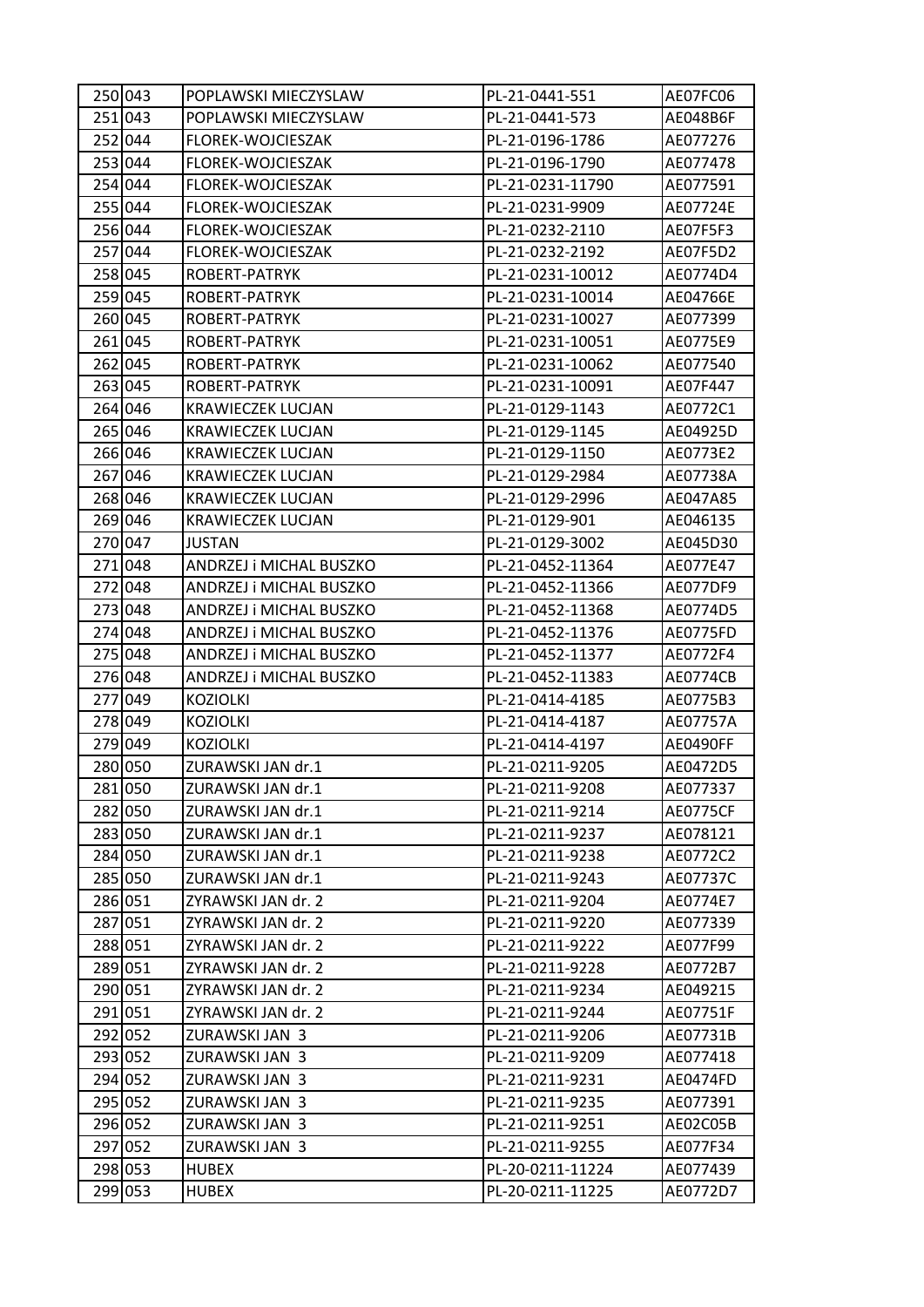| 300 053 | <b>HUBEX</b>                    | PL-20-0211-11229 | AE07731F |
|---------|---------------------------------|------------------|----------|
| 301 053 | <b>HUBEX</b>                    | PL-20-0211-6702  | AE047379 |
| 302 053 | <b>HUBEX</b>                    | PL-20-0211-6704  | AE077300 |
| 303 053 | <b>HUBEX</b>                    | PL-20-0211-6707  | AE07749B |
| 304 054 | <b>KUSAJ GRZEGORZ</b>           | PL-21-0211-6701  | AE0775CD |
| 305 054 | <b>KUSAJ GRZEGORZ</b>           | PL-21-0211-6703  | AE07737F |
| 306 054 | KUSAJ GRZEGORZ                  | PL-21-0211-6706  | AE0491FE |
| 307 054 | <b>KUSAJ GRZEGORZ</b>           | PL-21-0211-6709  | AE07FBCB |
| 308 054 | <b>KUSAJ GRZEGORZ</b>           | PL-21-0211-6711  | AE07F417 |
| 309 054 | <b>KUSAJ GRZEGORZ</b>           | PL-21-0211-6716  | AE07F424 |
| 310 054 | <b>KUSAJ GRZEGORZ</b>           | PL-21-0211-6717  | AE07F537 |
| 311 055 | <b>LACH STANISLAW</b>           | PL-21-0465-7301  | AE077336 |
| 312 055 | LACH STANISLAW                  | PL-21-0465-7307  | AE0775B4 |
| 313 055 | <b>LACH STANISLAW</b>           | PL-21-0465-7313  | AE077422 |
| 314 055 | <b>LACH STANISLAW</b>           | PL-21-0465-7315  | AE0492EF |
| 315 055 | <b>LACH STANISLAW</b>           | PL-21-0465-7317  | AE07732E |
| 316 055 | <b>LACH STANISLAW</b>           | PL-21-0465-7326  | AE07733E |
| 317 056 | WOZNY KONRAD                    | PL-21-0208-4556  | AE0775C6 |
| 318 056 | <b>WOZNY KONRAD</b>             | PL-21-0208-4557  | AE078043 |
| 319 056 | <b>WOZNY KONRAD</b>             | PL-21-0208-4558  | AE07735D |
| 320 057 | CIESLAK - KRAWCZYK              | PL-21-0463-7328  | AE077433 |
| 321 057 | <b>CIESLAK - KRAWCZYK</b>       | PL-21-0463-7331  | AE048E88 |
| 322 057 | CIESLAK - KRAWCZYK              | PL-21-0463-7334  | AE0474BF |
| 323 058 | SG SEHNKE-MARZEION              | DV-21-8762-1000  | AE0772BF |
| 324 058 | SG SEHNKE-MARZEION              | DV-21-8762-735   | AE077423 |
| 325 058 | SG SEHNKE-MARZEION              | DV-21-8762-965   | AE077292 |
| 326 058 | <b>SG SEHNKE-MARZEION</b>       | DV-21-8762-977   | AE077397 |
| 327 059 | <b>SLAWOMIR WIERZBICKI</b>      | PL-21-0244-7018  | AE047CEB |
| 328 059 | <b>SLAWOMIR WIERZBICKI</b>      | PL-21-0244-7028  | AE077286 |
| 329 059 | <b>SLAWOMIR WIERZBICKI</b>      | PL-21-0244-7031  | AE07F584 |
| 330 059 | <b>SLAWOMIR WIERZBICKI</b>      | PL-21-0244-7035  | AE07F3F9 |
| 331 059 | SLAWOMIR WIERZBICKI             | PL-21-0244-7036  | AE07F400 |
| 332 060 | DUDEK MONIKA & DAWID            | PL-21-0388-1220  | AE047424 |
| 333 060 | <b>DUDEK MONIKA &amp; DAWID</b> | PL-21-0388-1226  | AE077F9F |
| 334 060 | <b>DUDEK MONIKA &amp; DAWID</b> | PL-21-0388-1227  | AE077EEA |
| 335 060 | DUDEK MONIKA & DAWID            | PL-21-0388-1229  | AE0775ED |
| 336 060 | <b>DUDEK MONIKA &amp; DAWID</b> | PL-21-0388-1234  | AE0490DB |
| 337 060 | DUDEK MONIKA & DAWID            | PL-21-0388-1235  | AE077240 |
| 338 061 | "GRUBIORZE"                     | PL-21-0422-7306  | AE077521 |
| 339 061 | "GRUBIORZE"                     | PL-21-0422-7325  | AE077342 |
| 340 061 | "GRUBIORZE"                     | PL-21-0422-7344  | AE077503 |
| 341 061 | "GRUBIORZE"                     | PL-21-0422-7346  | AE0774C7 |
| 342 061 | "GRUBIORZE"                     | PL-21-0422-7347  | AE048B34 |
| 343 061 | "GRUBIORZE"                     | PL-21-0422-7356  | AE04765F |
| 344 062 | <b>BIERNAT &amp; KUSCH 1</b>    | DV-21-2522-1711  | AE077598 |
| 345 062 | <b>BIERNAT &amp; KUSCH 1</b>    | DV-21-2522-1749  | AE048CE9 |
| 346 062 | <b>BIERNAT &amp; KUSCH 1</b>    | DV-21-2522-1759  | AE0773D5 |
| 347 062 | <b>BIERNAT &amp; KUSCH 1</b>    | DV-21-2522-1783  | AE078103 |
| 348 062 | <b>BIERNAT &amp; KUSCH 1</b>    | DV-21-2522-1799  | AE07754B |
| 349 062 | <b>BIERNAT &amp; KUSCH 1</b>    | DV-21-2522-1829  | AE048FD9 |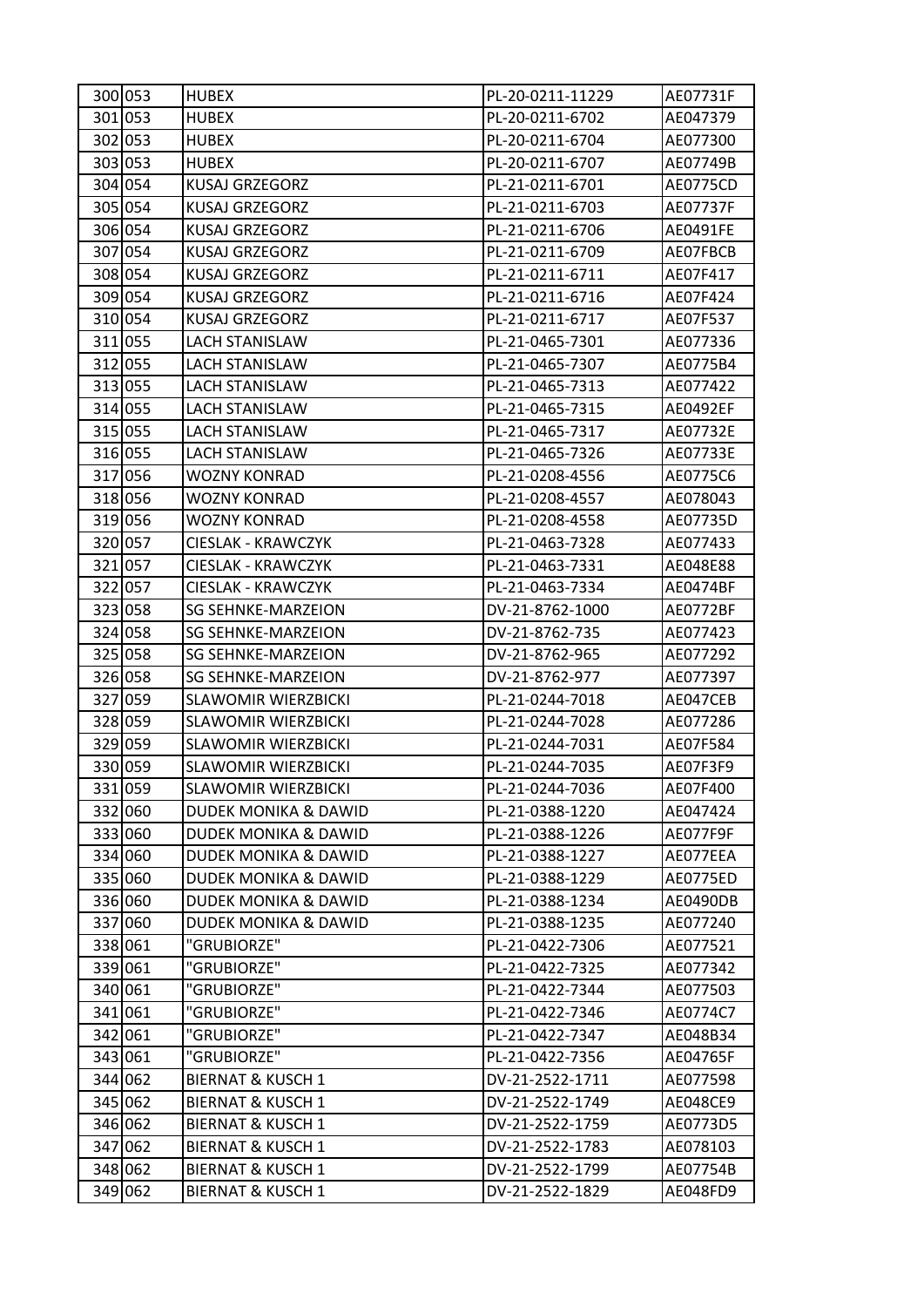| 350 063 | <b>BIERNAT &amp; KUSCH 2</b> | DV-21-2522-1780 | AE077284        |
|---------|------------------------------|-----------------|-----------------|
| 351 063 | <b>BIERNAT &amp; KUSCH 2</b> | DV-21-2522-1789 | AE0775A5        |
| 352 063 | <b>BIERNAT &amp; KUSCH 2</b> | DV-21-2522-1798 | AE0773CC        |
| 353 063 | <b>BIERNAT &amp; KUSCH 2</b> | DV-21-2522-1801 | AE049341        |
| 354 063 | <b>BIERNAT &amp; KUSCH 2</b> | DV-21-2522-1807 | AE077264        |
| 355 063 | <b>BIERNAT &amp; KUSCH 2</b> | DV-21-2522-1835 | AE077535        |
| 356 064 | KALYTA +SCZYGIOL NIEMCY      | DV-21-3540-323  | AE0775B9        |
| 357 064 | KALYTA +SCZYGIOL NIEMCY      | DV-21-3540-329  | AE046228        |
| 358 064 | KALYTA +SCZYGIOL NIEMCY      | DV-21-3540-332  | AE045CAA        |
| 359 064 | KALYTA +SCZYGIOL NIEMCY      | DV-21-7243-1094 | AE077436        |
| 360 064 | KALYTA +SCZYGIOL NIEMCY      | DV-21-7243-1097 | AE077244        |
| 361 064 | KALYTA +SCZYGIOL NIEMCY      | DV-21-7243-1100 | AE077446        |
| 362 065 | ADAMCZYK MARTA               | PL-21-0295-6327 | AE077E34        |
| 363 066 | <b>BIENIEK DARIUSZ</b>       | S-21-20-1022    | AE0494A7        |
| 364 066 | <b>BIENIEK DARIUSZ</b>       | S-21-20-1024    | AE077DFE        |
| 365 066 | <b>BIENIEK DARIUSZ</b>       | S-21-20-1025    | AE048F31        |
| 366 066 | <b>BIENIEK DARIUSZ</b>       | S-21-20-1033    | AE077306        |
| 367 066 | <b>BIENIEK DARIUSZ</b>       | S-21-20-1036    | AE04957A        |
| 368 066 | <b>BIENIEK DARIUSZ</b>       | S-21-20-1042    | AE045E11        |
| 369 067 | <b>JARCZOK FILIP</b>         | PL-21-047-8505  | AE077572        |
| 370 067 | JARCZOK FILIP                | PL-21-047-8508  | AE077DEB        |
| 371 067 | <b>JARCZOK FILIP</b>         | PL-21-047-8514  | AE077F62        |
| 372 067 | JARCZOK FILIP                | PL-21-047-8518  | AE045D01        |
| 373 067 | <b>JARCZOK FILIP</b>         | PL-21-047-8520  | AE049051        |
| 374 067 | <b>JARCZOK FILIP</b>         | PL-21-047-8522  | AE048AEE        |
| 375 068 | HANIA & MAJA TEAM            | PL-21-0497-2122 | AE02C072        |
| 376 068 | <b>HANIA &amp; MAJA TEAM</b> | PL-21-0497-2136 | AE07723D        |
| 377 068 | <b>HANIA &amp; MAJA TEAM</b> | PL-21-0497-2139 | AE077EA0        |
| 378 068 | HANIA & MAJA TEAM            | PL-21-0497-2143 | AE02C077        |
| 379 068 | <b>HANIA &amp; MAJA TEAM</b> | PL-21-0497-2164 | AE0773C0        |
| 380 068 | HANIA & MAJA TEAM            | PL-21-0497-2165 | AE047591        |
| 381 069 | MAJA & HANIA TEAM            | PL-21-0497-2082 | AE0489AB        |
| 382 069 | MAJA & HANIA TEAM            | PL-21-0497-2093 | AE0774F4        |
| 383 069 | MAJA & HANIA TEAM            | PL-21-0497-2106 | AE077435        |
| 384 069 | MAJA & HANIA TEAM            | PL-21-0497-2119 | AE07732F        |
| 385 069 | MAJA & HANIA TEAM            | PL-21-0497-2128 | <b>AE0774CF</b> |
| 386 069 | MAJA & HANIA TEAM            | PL-21-0497-2135 | AE049253        |
| 387 070 | SZYMON                       | PL-21-0180-6507 | AE077492        |
| 388 070 | SZYMON                       | PL-21-0180-6511 | AE077384        |
| 389 070 | SZYMON                       | PL-21-0180-6575 | AE0773FE        |
| 390 070 | SZYMON                       | PL-21-0180-6579 | AE0775F5        |
| 391 070 | SZYMON                       | PL-21-0180-6585 | AE078059        |
| 392 070 | SZYMON                       | PL-21-0180-6600 | AE0773A8        |
| 393 071 | KLECZAJ SLAWOMIR             | PL-21-0180-312  | AE078161        |
| 394 071 | KLECZAJ SLAWOMIR             | PL-21-0180-332  | AE07F574        |
| 395 071 | KLECZAJ SLAWOMIR             | PL-21-0180-333  | AE07FB2B        |
| 396 071 | <b>KLECZAJ SLAWOMIR</b>      | PL-21-0180-334  | AE07FE3F        |
| 397 071 | KLECZAJ SLAWOMIR             | PL-21-0180-335  | AE07FC96        |
| 398 071 | KLECZAJ SLAWOMIR             | PL-21-05-5489   | AE07F4A0        |
| 399 072 | STEFANSKI MAREK MWG ROGOWO I | PL-21-0495-6829 | AE048FFF        |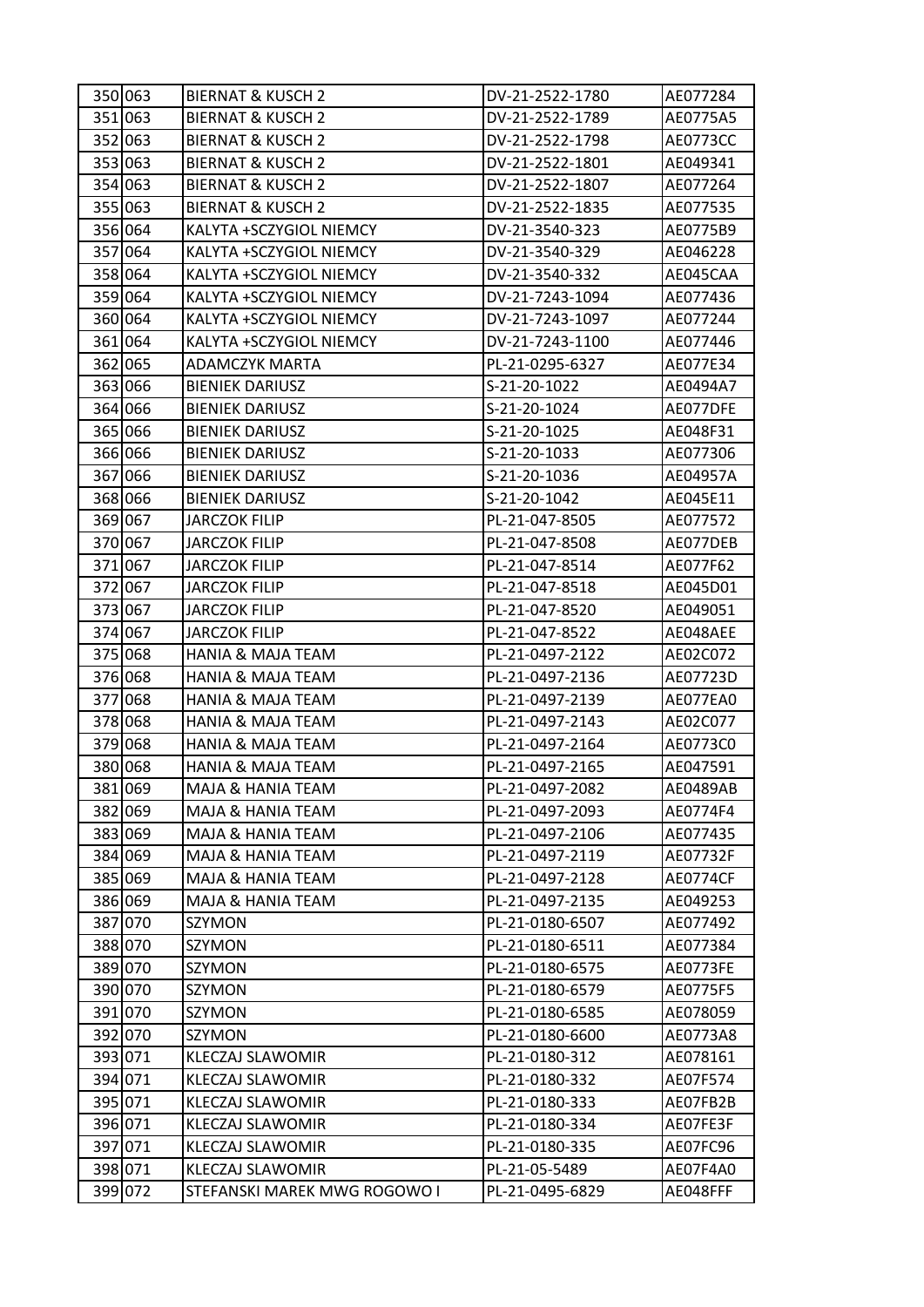| 400 072 | STEFANSKI MAREK MWG ROGOWO I  | PL-21-0495-6830  | AE0780D4        |
|---------|-------------------------------|------------------|-----------------|
| 401 072 | STEFANSKI MAREK MWG ROGOWO I  | PL-21-0495-6871  | AE04967B        |
| 402 072 | STEFANSKI MAREK MWG ROGOWO I  | PL-21-0495-6875  | AE049485        |
| 403 072 | STEFANSKI MAREK MWG ROGOWO I  | PL-21-0495-6964  | AE045D8C        |
| 404 072 | STEFANSKI MAREK MWG ROGOWO I  | PL-21-0495-6974  | AE0772F8        |
| 405 072 | STEFANSKI MAREK MWG ROGOWO I  | PL-21-0495-6991  | AE0774A8        |
| 406 073 | STEFANSKI MAREK MWG ROGOWO II | PL-21-0495-10420 | AE0775D9        |
| 407 073 | STEFANSKI MAREK MWG ROGOWO II | PL-21-0495-10423 | AE07744A        |
| 408 073 | STEFANSKI MAREK MWG ROGOWO II | PL-21-0495-10425 | AE048EF1        |
| 409 073 | STEFANSKI MAREK MWG ROGOWO II | PL-21-0495-6949  | AE0772DA        |
| 410 073 | STEFANSKI MAREK MWG ROGOWO II | PL-21-0495-6952  | AE048CA4        |
| 411 073 | STEFANSKI MAREK MWG ROGOWO II | PL-21-0495-6965  | AE0772E6        |
| 412 073 | STEFANSKI MAREK MWG ROGOWO II | PL-21-0495-6994  | AE048A74        |
| 413 074 | <b>CZARDYBON ANDRZEJ</b>      | PL-21-0139-5604  | AE048C01        |
| 414 074 | <b>CZARDYBON ANDRZEJ</b>      | PL-21-0139-5607  | AE04761D        |
| 415 074 | <b>CZARDYBON ANDRZEJ</b>      | PL-21-0139-5681  | AE0775DD        |
| 416 074 | <b>CZARDYBON ANDRZEJ</b>      | PL-21-0139-5689  | AE0773FB        |
| 417 074 | CZARDYBON ANDRZEJ             | PL-21-0139-5698  | AE049480        |
| 418 074 | <b>CZARDYBON ANDRZEJ</b>      | PL-21-0139-5700  | AE048CC8        |
| 419 075 | RUBINKOWSKI DAMIAN            | PL-21-0397-1103  | AE07747A        |
| 420 075 | RUBINKOWSKI DAMIAN            | PL-21-0397-1192  | AE0774C0        |
| 421 075 | RUBINKOWSKI DAMIAN            | PL-21-0397-1193  | AE046F0F        |
| 422 076 | WALKI                         | PL-21-0162-3018  | AE048DEC        |
| 423 076 | <b>WALKI</b>                  | PL-21-0162-3020  | AE048D80        |
| 424 076 | <b>WALKI</b>                  | PL-21-0162-3034  | AE0772E7        |
| 425 076 | WALKI                         | PL-21-0162-5701  | AE047637        |
| 426 076 | WALKI                         | PL-21-0162-5702  | AE048E8E        |
| 427 076 | WALKI                         | PL-21-0162-5703  | AE077375        |
| 428 077 | DANILOWICZ Aa M               | PL-21-0215-1122  | AE07FE31        |
| 429 077 | DANILOWICZ Aa M               | PL-21-0215-1124  | AE07FACF        |
| 430 077 | DANILOWICZ Aa M               | PL-21-0215-13    | AE0774A7        |
| 431 077 | DANILOWICZ Aa M               | PL-21-0215-2     | AE07FC8F        |
| 432 077 | DANILOWICZ Aa M               | PL-21-0215-30    | AE07FB0D        |
| 433 077 | DANILOWICZ Aa M               | PL-21-0215-36    | AE0772F2        |
| 434 077 | DANILOWICZ Aa M               | PL-21-0215-65    | AE07F5D7        |
| 435 078 | ZAJAC TOMASZ                  | PL-21-0215-607   | AE04742C        |
| 436 078 | ZAJAC TOMASZ                  | PL-21-0215-616   | AE02C057        |
| 437 078 | ZAJAC TOMASZ                  | PL-21-0215-617   | AE04945C        |
| 438 078 | ZAJAC TOMASZ                  | PL-21-0215-630   | AE0775AA        |
| 439 078 | ZAJAC TOMASZ                  | PL-21-0215-642   | <b>AE047B8C</b> |
| 440 078 | ZAJAC TOMASZ                  | PL-21-0215-674   | AE07FC7E        |
| 441 079 | <b>KRASUSKI</b>               | PL-21-0414-457   | AE049678        |
| 442 079 | <b>KRASUSKI</b>               | PL-21-0414-496   | AE0774D1        |
| 443 079 | <b>KRASUSKI</b>               | PL-21-0414-497   | AE0772A2        |
| 444 079 | <b>KRASUSKI</b>               | PL-21-0414-498   | AE07746B        |
| 445 079 | <b>KRASUSKI</b>               | PL-21-0414-499   | AE077E58        |
| 446 079 | <b>KRASUSKI</b>               | PL-21-0414-500   | AE077F77        |
| 447 080 | <b>DUBIEL - ROJEK</b>         | PL-21-0311-9003  | AE077353        |
| 448 080 | <b>DUBIEL - ROJEK</b>         | PL-21-0311-9008  | AE046FD8        |
| 449 080 | <b>DUBIEL - ROJEK</b>         | PL-21-0311-9015  | AE0773A1        |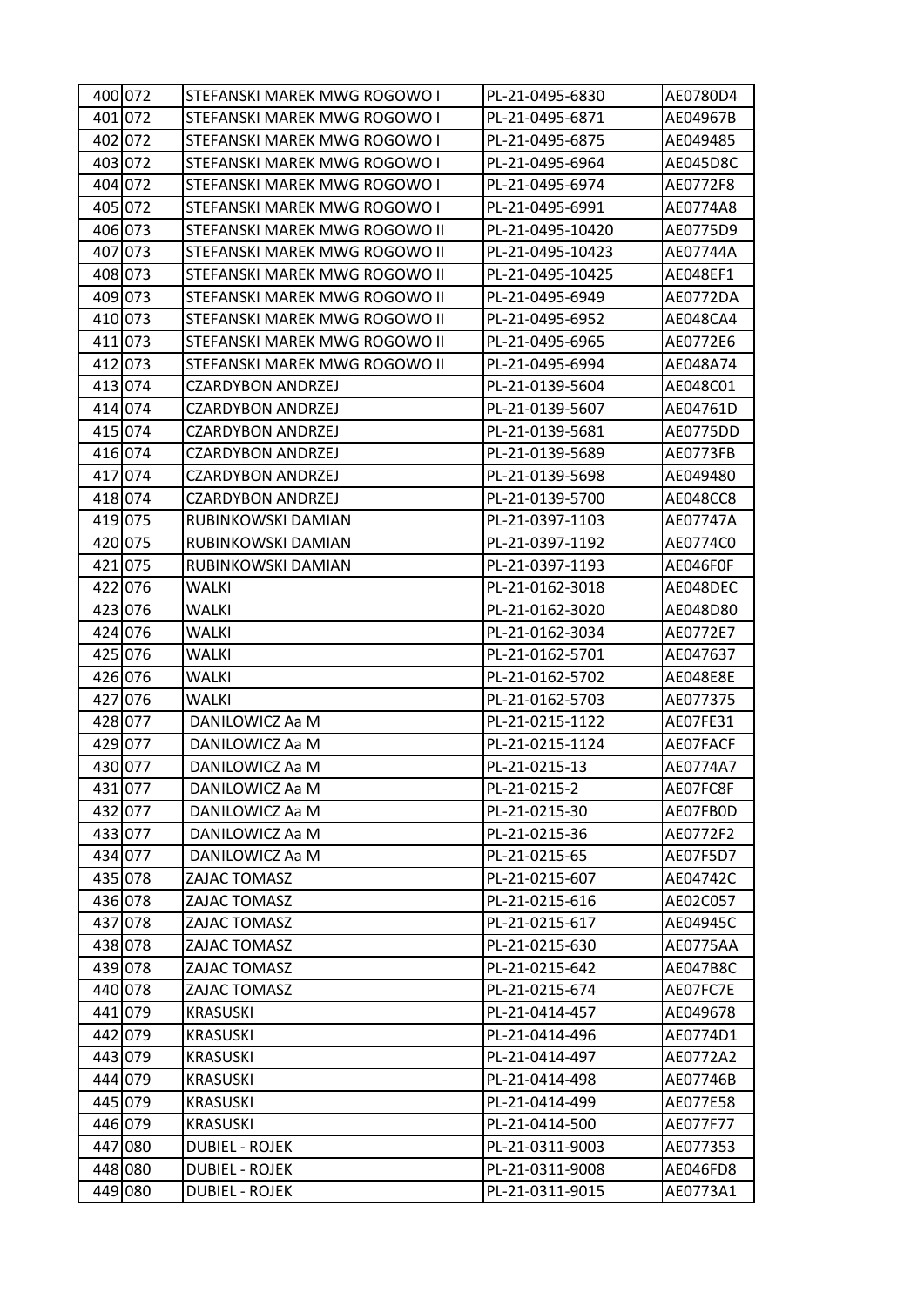| 450 080 | <b>DUBIEL - ROJEK</b>     | PL-21-0311-9017  | <b>AE0775AC</b> |
|---------|---------------------------|------------------|-----------------|
| 451 080 | <b>DUBIEL - ROJEK</b>     | PL-21-0311-9019  | AE048AA6        |
| 452 080 | <b>DUBIEL - ROJEK</b>     | PL-21-0311-9026  | <b>AE0772CE</b> |
| 453 081 | <b>ROJEK &amp; DUBIEL</b> | PL-21-0311-9009  | AE0490C9        |
| 454 081 | <b>ROJEK &amp; DUBIEL</b> | PL-21-0311-9012  | AE07F487        |
| 455 081 | ROJEK & DUBIEL            | PL-21-0311-9018  | AE048A46        |
| 456 081 | <b>ROJEK &amp; DUBIEL</b> | PL-21-0311-9023  | AE078086        |
| 457 081 | ROJEK & DUBIEL            | PL-21-0311-9031  | AE07F693        |
| 458 081 | <b>ROJEK &amp; DUBIEL</b> | PL-21-0311-9033  | AE07F502        |
| 459 082 | <b>MALEC MAREK</b>        | PL-21-0215-191   | AE07F54D        |
| 460 082 | <b>MALEC MAREK</b>        | PL-21-0215-192   | AE07F3B9        |
| 461 082 | <b>MALEC MAREK</b>        | PL-21-0215-200   | AE07FDCE        |
| 462 082 | <b>MALEC MAREK</b>        | PL-21-0215-241   | AE0772AB        |
| 463 082 | <b>MALEC MAREK</b>        | PL-21-0215-242   | AE07802C        |
| 464 082 | <b>MALEC MAREK</b>        | PL-21-0215-2742  | AE07FB00        |
| 465 083 | ZAWISLAK ADAM             | PL-21-0215-6014  | AE07FBA6        |
| 466 083 | ZAWISLAK ADAM             | PL-21-0215-6076  | AE077E7F        |
| 467 083 | ZAWISLAK ADAM             | PL-21-0215-6081  | AE0492A9        |
| 468 083 | ZAWISLAK ADAM             | PL-21-0215-6087  | AE048ABD        |
| 469 083 | ZAWISLAK ADAM             | PL-21-0215-6094  | AE07747F        |
| 470 083 | ZAWISLAK ADAM             | PL-21-0215-6096  | AE0775E2        |
| 471 084 | WROBEL WALDEMAR I         | PL-21-0498-3652  | AE0472E7        |
| 472 084 | WROBEL WALDEMAR I         | PL-21-0498-3656  | AE07748D        |
| 473 084 | WROBEL WALDEMAR I         | PL-21-0498-3668  | AE0495C5        |
| 474 084 | WROBEL WALDEMAR I         | PL-21-0498-3670  | AE0772D0        |
| 475 084 | WROBEL WALDEMAR I         | PL-21-0498-3675  | AE045C9B        |
| 476 084 | WROBEL WALDEMAR I         | PL-21-0498-3683  | AE0774D9        |
| 477 085 | WROBEL WALDEMAR II        | PL-21-0498-3669  | AE077314        |
| 478 085 | WROBEL WALDEMAR II        | PL-21-0498-3672  | AE077381        |
| 479 085 | WROBEL WALDEMAR II        | PL-21-0498-3674  | AE077441        |
| 480 085 | WROBEL WALDEMAR II        | PL-21-0498-3692  | AE07F452        |
| 481 085 | WROBEL WALDEMAR II        | PL-21-0498-3695  | AE07F4C7        |
| 482 085 | WROBEL WALDEMAR II        | PL-21-0498-3696  | AE07F58F        |
| 483 086 | LASECKI - NAWROCKI        | PL-21-0468-3218  | AE07726C        |
| 484 086 | LASECKI - NAWROCKI        | PL-21-0468-3236  | AE049098        |
| 485 086 | LASECKI - NAWROCKI        | PL-21-0468-6424  | AE07727F        |
| 486 086 | LASECKI - NAWROCKI        | PL-21-0468-6430  | AE077256        |
| 487 086 | LASECKI - NAWROCKI        | PL-21-0468-6468  | AE0774AE        |
| 488 086 | LASECKI - NAWROCKI        | PL-21-0468-6472  | AE07721F        |
| 489 087 | NATALKA & ZELAZNIAKI      | PL-21-0468-613   | AE047590        |
| 490 087 | NATALKA & ZELAZNIAKI      | PL-21-0468-619   | AE0772C5        |
| 491 087 | NATALKA & ZELAZNIAKI      | PL-21-0468-666   | AE0775BE        |
| 492 087 | NATALKA & ZELAZNIAKI      | PL-21-0468-707   | AE07744B        |
| 493 087 | NATALKA & ZELAZNIAKI      | PL-21-0468-739   | AE07F337        |
| 494 087 | NATALKA & ZELAZNIAKI      | PL-21-0468-756   | AE07745F        |
| 495 088 | MICHAL & REMIX            | PL-21-0468-13001 | AE077288        |
| 496 088 | MICHAL & REMIX            | PL-21-0468-13019 | AE0781A3        |
| 497 088 | MICHAL & REMIX            | PL-21-0468-13045 | AE07FB1E        |
| 498 088 | MICHAL & REMIX            | PL-21-0468-14520 | AE0473F5        |
| 499 088 | MICHAL & REMIX            | PL-21-0468-14541 | AE0490D6        |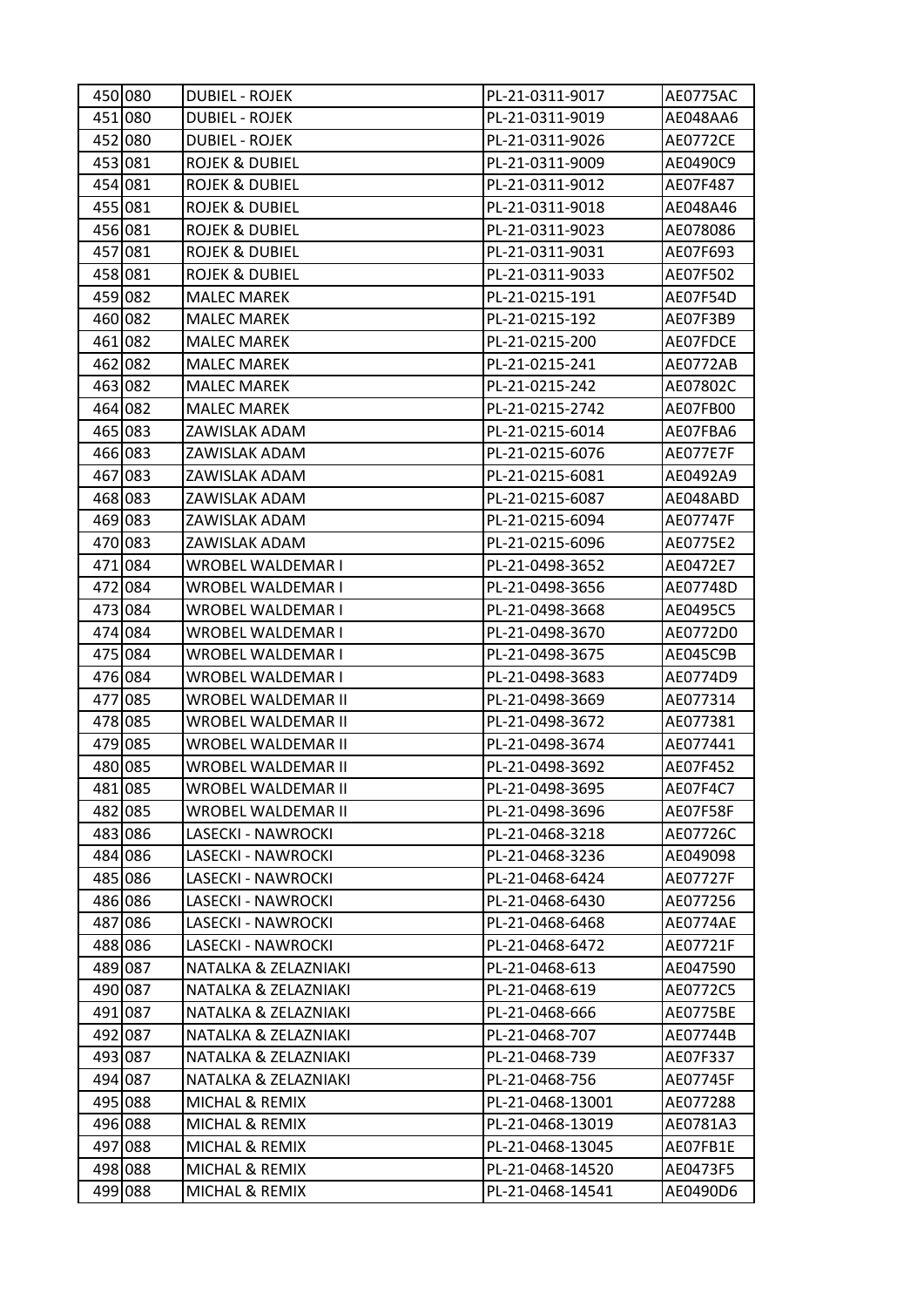| 500 088 | MICHAL & REMIX               | PL-21-0468-14549 | AE077E7D        |
|---------|------------------------------|------------------|-----------------|
| 501 089 | DYBKOWSKI SLAWOMIR           | PL-21-0208-5601  | AE047396        |
| 502 089 | DYBKOWSKI SLAWOMIR           | PL-21-0208-5610  | AE0775B6        |
| 503 089 | DYBKOWSKI SLAWOMIR           | PL-21-0208-5655  | AE077FFB        |
| 504 089 | <b>DYBKOWSKI SLAWOMIR</b>    | PL-21-0208-5747  | AE07739A        |
| 505 089 | DYBKOWSKI SLAWOMIR           | PL-21-0208-5748  | AE048EE3        |
| 506 089 | DYBKOWSKI SLAWOMIR           | PL-21-0208-5751  | AE077269        |
| 507 090 | CZAJKA TEAM                  | PL-21-0311-9108  | <b>AE0775CE</b> |
| 508 090 | CZAJKA TEAM                  | PL-21-0311-9147  | AE077457        |
| 509 090 | CZAJKA TEAM                  | PL-21-0311-9163  | AE0773DB        |
| 510 090 | CZAJKA TEAM                  | PL-21-0311-9949  | AE07734D        |
| 511 090 | CZAJKA TEAM                  | PL-21-0311-9950  | AE047CB4        |
| 512 090 | CZAJKA TEAM                  | PL-21-0311-9951  | AE047D01        |
| 513 091 | <b>GORA MARCIN</b>           | PL-21-0122-1557  | AE07F53C        |
| 514 091 | <b>GORA MARCIN</b>           | PL-21-0311-3603  | AE07750A        |
| 515 091 | <b>GORA MARCIN</b>           | PL-21-0311-3608  | AE07803F        |
| 516 091 | <b>GORA MARCIN</b>           | PL-21-0311-3613  | AE048A3A        |
| 517 091 | <b>GORA MARCIN</b>           | PL-21-0311-3615  | AE0780B1        |
| 518 091 | <b>GORA MARCIN</b>           | PL-21-0311-3662  | AE07F335        |
| 519 092 | <b>FILIP &amp; GOLBA</b>     | PL-21-0468-10006 | AE077550        |
| 520 092 | FILIP & GOLBA                | PL-21-0468-10051 | AE077DFA        |
| 521 092 | <b>FILIP &amp; GOLBA</b>     | PL-21-0468-10056 | AE077313        |
| 522 092 | <b>FILIP &amp; GOLBA</b>     | PL-21-0468-10117 | <b>AE0774DE</b> |
| 523 092 | FILIP & GOLBA                | PL-21-0468-9832  | AE0780FF        |
| 524 092 | <b>FILIP &amp; GOLBA</b>     | PL-21-0468-9836  | AE0772B6        |
| 525 092 | <b>FILIP &amp; GOLBA</b>     | PL-21-0468-9837  | AE07753F        |
| 526 093 | CIENKUSZ STANISLAW&KAROL&JAN | PL-21-0468-14381 | AE077E1C        |
| 527 093 | CIENKUSZ STANISLAW&KAROL&JAN | PL-21-0468-14384 | AE02C074        |
| 528 093 | CIENKUSZ STANISLAW&KAROL&JAN | PL-21-0468-14386 | AE078016        |
| 529 093 | CIENKUSZ STANISLAW&KAROL&JAN | PL-21-0468-14387 | AE07726B        |
| 530 093 | CIENKUSZ STANISLAW&KAROL&JAN | PL-21-0468-14391 | AE047524        |
| 531 093 | CIENKUSZ STANISLAW&KAROL&JAN | PL-21-0468-14394 | AE047031        |
| 532 094 | <b>J.J KORYCCY</b>           | PL-21-0490-6841  | AE0772C7        |
| 533 094 | <b>J.J KORYCCY</b>           | PL-21-0490-6847  | AE048F5E        |
| 534 094 | <b>J.J KORYCCY</b>           | PL-21-0490-6850  | AE0491BD        |
| 535 094 | <b>J.J KORYCCY</b>           | PL-21-0490-6852  | AE077E1E        |
| 536 094 | <b>J.J KORYCCY</b>           | PL-21-0490-6855  | AE02C083        |
| 537 094 | <b>J.J KORYCCY</b>           | PL-21-0490-6858  | AE077394        |
| 538 095 | <b>GAWRONSKI SLAWOMIR</b>    | PL-21-0209-11340 | AE077590        |
| 539 095 | <b>GAWRONSKI SLAWOMIR</b>    | PL-21-0209-11341 | AE077420        |
| 540 095 | <b>GAWRONSKI SLAWOMIR</b>    | PL-21-0209-11354 | AE07731C        |
| 541 095 | <b>GAWRONSKI SLAWOMIR</b>    | PL-21-0209-11357 | AE07F5B4        |
| 542 095 | <b>GAWRONSKI SLAWOMIR</b>    | PL-21-0209-11367 | AE07F354        |
| 543 095 | <b>GAWRONSKI SLAWOMIR</b>    | PL-21-0209-11812 | AE07FC79        |
| 544 095 | <b>GAWRONSKI SLAWOMIR</b>    | PL-21-0209-11820 | AE07FCAB        |
| 545 096 | WIESLAW & TYMON              | PL-21-0223-12211 | AE02C073        |
| 546 096 | <b>WIESLAW &amp; TYMON</b>   | PL-21-0223-12218 | AE02C085        |
| 547 096 | <b>WIESLAW &amp; TYMON</b>   | PL-21-0223-12221 | AE0493AC        |
| 548 096 | WIESLAW & TYMON              | PL-21-0223-12222 | AE02C05F        |
| 549 096 | WIESLAW & TYMON              | PL-21-0223-12223 | AE02C076        |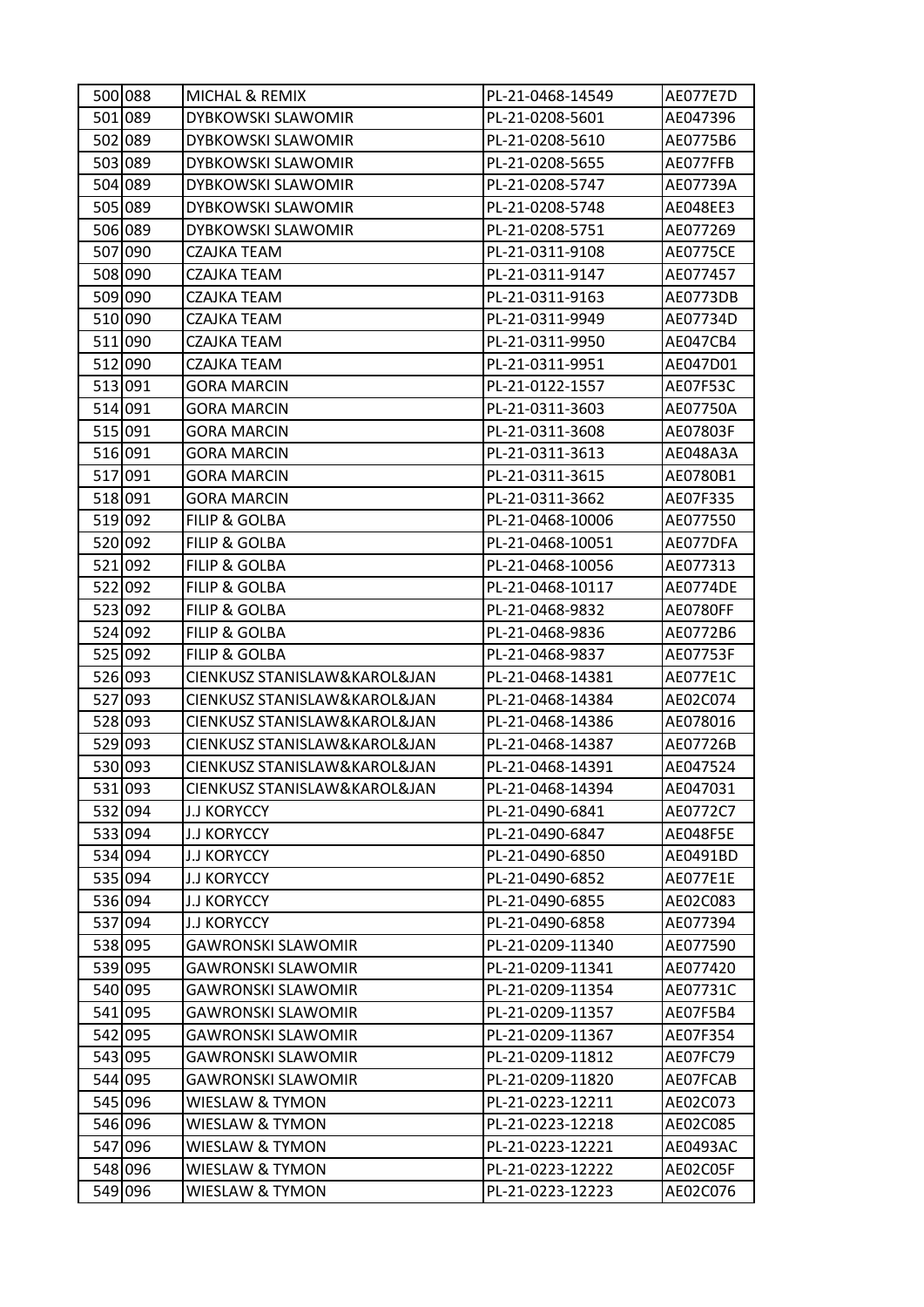| 550 096 | <b>WIESLAW &amp; TYMON</b> | PL-21-0223-12225 | AE077510        |
|---------|----------------------------|------------------|-----------------|
| 551 096 | <b>WIESLAW &amp; TYMON</b> | PL-21-0223-12287 | <b>AE0773CF</b> |
| 552 097 | <b>GORZEL TOMASZ</b>       | PL-21-0497-6210  | <b>AE0774FF</b> |
| 553 097 | <b>GORZEL TOMASZ</b>       | PL-21-0497-6238  | AE077602        |
| 554 097 | <b>GORZEL TOMASZ</b>       | PL-21-0497-6248  | AE078171        |
| 555 097 | <b>GORZEL TOMASZ</b>       | PL-21-0497-6250  | AE077490        |
| 556 097 | <b>GORZEL TOMASZ</b>       | PL-21-0497-6255  | AE077576        |
| 557 097 | <b>GORZEL TOMASZ</b>       | PL-21-0497-6268  | AE0474A3        |
| 558 097 | <b>GORZEL TOMASZ</b>       | PL-21-0497-6287  | AE07F4D3        |
| 559 098 | <b>ARTUR ZOLKIEWSKI</b>    | PL-21-0210-1546  | AE077511        |
| 560 098 | <b>ARTUR ZOLKIEWSKI</b>    | PL-21-0210-1547  | AE0491CF        |
| 561 098 | <b>ARTUR ZOLKIEWSKI</b>    | PL-21-0210-1556  | AE07749C        |
| 562 098 | <b>ARTUR ZOLKIEWSKI</b>    | PL-21-0210-1563  | AE07739B        |
| 563 098 | <b>ARTUR ZOLKIEWSKI</b>    | PL-21-0210-1566  | AE02C079        |
| 564 098 | <b>ARTUR ZOLKIEWSKI</b>    | PL-21-0210-1574  | AE07745C        |
| 565 099 | JACHOREK ZBIGNIEW 1        | PL-21-0215-1808  | AE0775AD        |
| 566 099 | JACHOREK ZBIGNIEW 1        | PL-21-0215-1827  | AE047E1E        |
| 567 099 | JACHOREK ZBIGNIEW 1        | PL-21-0215-1845  | AE077296        |
| 568 099 | JACHOREK ZBIGNIEW 1        | PL-21-0215-1846  | AE077362        |
| 569 099 | JACHOREK ZBIGNIEW 1        | PL-21-0215-1885  | AE0774F5        |
| 570 099 | JACHOREK ZBIGNIEW 1        | PL-21-0215-1888  | AE07FBB0        |
| 571 099 | JACHOREK ZBIGNIEW 1        | PL-21-0215-1900  | AE07FCB3        |
| 572 100 | LUKASZ I MONIKA LIPIAN II  | PL-21-0208-8971  | AE07733F        |
| 573 101 | DUDKIEWICZ - MORAWSKI      | PL-21-0211-2021  | AE0774FA        |
| 574 101 | DUDKIEWICZ - MORAWSKI      | PL-21-0211-6321  | AE049009        |
| 575 101 | DUDKIEWICZ - MORAWSKI      | PL-21-0211-6322  | AE048DAE        |
| 576 101 | DUDKIEWICZ - MORAWSKI      | PL-21-0211-8940  | AE077443        |
| 577 101 | DUDKIEWICZ - MORAWSKI      | PL-21-0211-8944  | AE047380        |
| 578 101 | DUDKIEWICZ - MORAWSKI      | PL-21-0211-8947  | AE049339        |
| 579 102 | RAFAL KAMIL                | PL-21-0215-120   | AE07F554        |
| 580 102 | RAFAL KAMIL                | PL-21-03-10110   | AE047671        |
| 581 102 | RAFAL KAMIL                | PL-21-03-10114   | AE0773CD        |
| 582 102 | RAFAL KAMIL                | PL-21-03-10115   | AE07742A        |
| 583 102 | RAFAL KAMIL                | PL-21-03-10157   | AE077E91        |
| 584 102 | RAFAL KAMIL                | PL-21-03-10159   | <b>AE0775EF</b> |
| 585 103 | L.STOLARSKI- K. SZWED      | PL-21-0380-243   | AE077EEC        |
| 586 103 | L.STOLARSKI- K. SZWED      | PL-21-0380-244   | AE077ED5        |
| 587 103 | L.STOLARSKI- K. SZWED      | PL-21-0380-245   | AE0780A8        |
| 588 103 | L.STOLARSKI- K. SZWED      | PL-21-0380-825   | AE078009        |
| 589 103 | L.STOLARSKI- K. SZWED      | PL-21-0380-826   | AE077E82        |
| 590 103 | L.STOLARSKI- K. SZWED      | PL-21-0380-829   | AE077F06        |
| 591 104 | <b>ABBAS PIGEONS</b>       | S-21-04-203      | AE077EBE        |
| 592 104 | <b>ABBAS PIGEONS</b>       | S-21-04-204      | AE077EFF        |
| 593 104 | <b>ABBAS PIGEONS</b>       | S-21-04-206      | AE077F60        |
| 594 104 | <b>ABBAS PIGEONS</b>       | S-21-04-211      | AE077FF0        |
| 595 104 | <b>ABBAS PIGEONS</b>       | S-21-04-213      | AE077E27        |
| 596 104 | <b>ABBAS PIGEONS</b>       | S-21-04-215      | AE077DE4        |
| 597 105 | PAWEL SZTOBNICKI           | PL-21-0175-1951  | AE077EF5        |
| 598 105 | PAWEL SZTOBNICKI           | PL-21-0175-1953  | AE077E0C        |
| 599 105 | PAWEL SZTOBNICKI           | PL-21-0175-1956  | AE077E77        |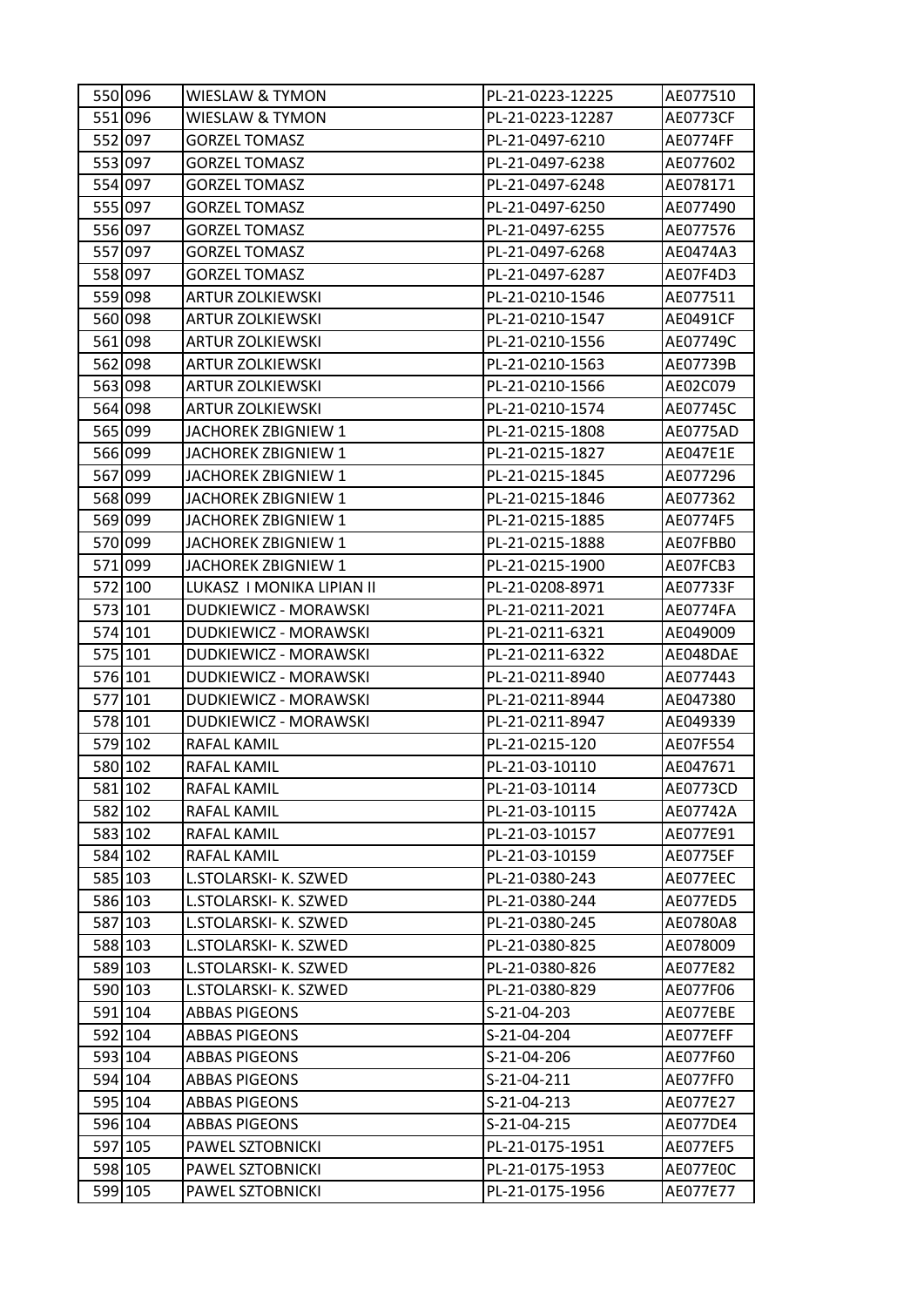| 600 105 | PAWEL SZTOBNICKI             | PL-21-0175-1960  | AE077FEE        |
|---------|------------------------------|------------------|-----------------|
| 601 105 | PAWEL SZTOBNICKI             | PL-21-0175-1992  | AE077F49        |
| 602 105 | PAWEL SZTOBNICKI             | S-21-08-015      | AE077EC0        |
| 603 106 | TEAM A.A.                    | PL-21-0139-446   | AE077E98        |
| 604 106 | TEAM A.A.                    | PL-21-0139-448   | AE07F5A1        |
| 605 106 | TEAM A.A.                    | PL-21-0139-449   | AE078056        |
| 606 106 | TEAM A.A.                    | PL-21-0139-459   | AE07F659        |
| 607 106 | TEAM A.A.                    | PL-21-0139-460   | AE078152        |
| 608 106 | TEAM A.A.                    | PL-21-0411-3722  | AE07F307        |
| 609 106 | TEAM A.A.                    | PL-21-0411-3740  | AE07F585        |
| 610 107 | KUBACEK-JURASEK-CHMELAR TEAM | CZ-21-0234-2862  | AE077E45        |
| 611 107 | KUBACEK-JURASEK-CHMELAR TEAM | CZ-21-0234-2867  | AE077F1B        |
| 612 107 | KUBACEK-JURASEK-CHMELAR TEAM | CZ-21-0234-2869  | AE077EC4        |
| 613 107 | KUBACEK-JURASEK-CHMELAR TEAM | CZ-21-0259-3412  | AE077DE6        |
| 614 107 | KUBACEK-JURASEK-CHMELAR TEAM | CZ-21-0259-3455  | AE077E8D        |
| 615 107 | KUBACEK-JURASEK-CHMELAR TEAM | CZ-21-0259-3466  | AE077F7A        |
| 616 108 | MISIAK & SMORAWSKI TEAM      | PL-21-0347-11966 | AE07F302        |
| 617 108 | MISIAK & SMORAWSKI TEAM      | PL-21-0347-11971 | AE07F4F7        |
| 618 108 | MISIAK & SMORAWSKI TEAM      | PL-21-0347-11999 | AE07F58D        |
| 619 108 | MISIAK & SMORAWSKI TEAM      | PL-21-0347-9325  | AE07F6C6        |
| 620 108 | MISIAK & SMORAWSKI TEAM      | PL-21-0347-9343  | AE077E38        |
| 621 108 | MISIAK & SMORAWSKI TEAM      | PL-21-0347-9344  | AE07F4A4        |
| 622 109 | P+E TEAM                     | PL-21-0347-8104  | AE07F464        |
| 623 109 | P+E TEAM                     | PL-21-0347-8106  | AE07F5C1        |
| 624 109 | P+E TEAM                     | PL-21-0347-8107  | AE07F4F8        |
| 625 109 | P+E TEAM                     | PL-21-0347-8113  | AE07F43F        |
| 626 109 | P+E TEAM                     | PL-21-0347-8118  | AE07F50C        |
| 627 109 | P+E TEAM                     | PL-21-0347-8121  | AE07F40B        |
| 628 110 | RAFAL GÓRSKI                 | PL-21-0223-583   | AE07F66D        |
| 629 110 | RAFAL GÓRSKI                 | PL-21-0223-588   | AE07F4DD        |
| 630 110 | RAFAL GÓRSKI                 | PL-21-0223-592   | AE07F6A7        |
| 631 110 | RAFAL GÓRSKI                 | PL-21-0223-593   | <b>AE07F5E2</b> |
| 632 110 | RAFAL GÓRSKI                 | PL-21-0223-595   | AE0780ED        |
| 633 110 | RAFAL GÓRSKI                 | PL-21-0223-596   | AE07F495        |
| 634 111 | PIOTROWSKI TOMASZ            | DV-21-5442-964   | AE07F3B8        |
| 635 111 | PIOTROWSKI TOMASZ            | DV-21-5442-965   | AE07F546        |
| 636 111 | PIOTROWSKI TOMASZ            | PL-21-0285-1621  | AE07F673        |
| 637 111 | PIOTROWSKI TOMASZ            | PL-21-0285-1626  | AE077F38        |
| 638 111 | PIOTROWSKI TOMASZ            | PL-21-0285-1643  | AE07F376        |
| 639 111 | PIOTROWSKI TOMASZ            | PL-21-0285-1697  | AE077F5A        |
| 640 112 | <b>TORZ SLAWOMIR</b>         | PL-21-0155-6206  | AE07F666        |
| 641 112 | <b>TORZ SLAWOMIR</b>         | PL-21-0155-6209  | AE07F4C8        |
| 642 112 | <b>TORZ SLAWOMIR</b>         | PL-21-0155-6241  | AE07F5AE        |
| 643 112 | <b>TORZ SLAWOMIR</b>         | PL-21-0155-6245  | AE07F38F        |
| 644 112 | TORZ SLAWOMIR                | PL-21-0155-6256  | AE07F641        |
| 645 112 | <b>TORZ SLAWOMIR</b>         | PL-21-0155-6270  | AE07F38B        |
| 646 113 | <b>BOCHENCZAK JAN</b>        | PL-21-0236-825   | AE07F435        |
| 647 113 | <b>BOCHENCZAK JAN</b>        | PL-21-0236-845   | AE07806B        |
| 648 113 | <b>BOCHENCZAK JAN</b>        | PL-21-0236-868   | AE07F64E        |
| 649 113 | <b>BOCHENCZAK JAN</b>        | PL-21-0236-869   | AE07F6C9        |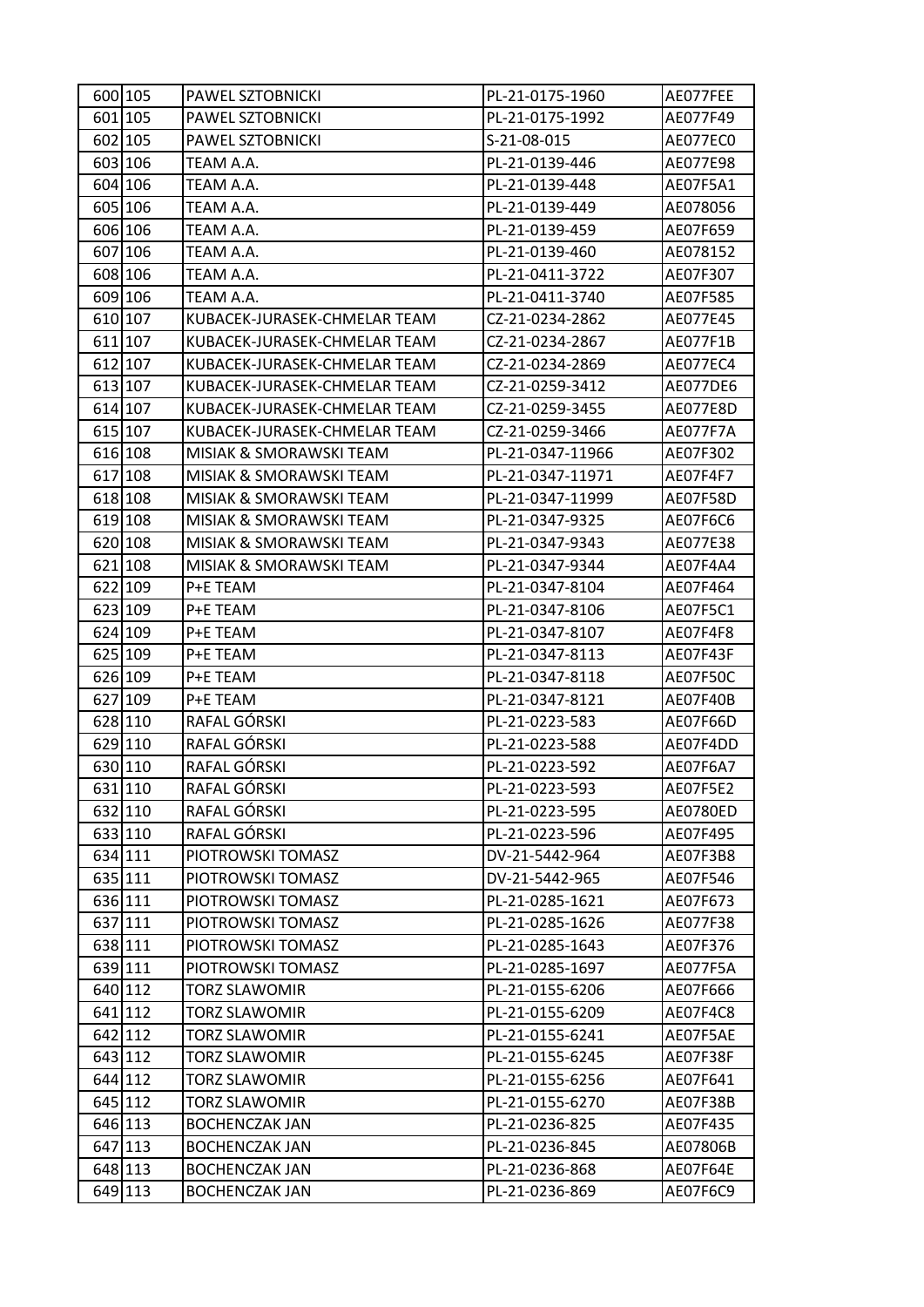| 650 113 | <b>BOCHENCZAK JAN</b>          | PL-21-0236-870   | AE07F375 |
|---------|--------------------------------|------------------|----------|
| 651 113 | <b>BOCHENCZAK JAN</b>          | PL-21-0236-884   | AE07F3DE |
| 652 114 | SZNAUCNER JAROSLAW             | PL-21-0492-4005  | AE07F40C |
| 653 114 | SZNAUCNER JAROSLAW             | PL-21-0492-4008  | AE07F365 |
| 654 114 | SZNAUCNER JAROSLAW             | PL-21-0492-4017  | AE07F4BA |
| 655 114 | SZNAUCNER JAROSLAW             | PL-21-0492-4029  | AE07F41C |
| 656 114 | SZNAUCNER JAROSLAW             | PL-21-0492-4056  | AE07F338 |
| 657 114 | SZNAUCNER JAROSLAW             | PL-21-0492-4068  | AE07FC3C |
| 658 115 | SROKA-KUSION-KAWA              | PL-21-0235-8251  | AE07F56A |
| 659 115 | SROKA-KUSION-KAWA              | PL-21-0235-8252  | AE07F663 |
| 660 115 | SROKA-KUSION-KAWA              | PL-21-0318-3109  | AE07F3BF |
| 661 115 | SROKA-KUSION-KAWA              | PL-21-0318-3142  | AE07F683 |
| 662 115 | SROKA-KUSION-KAWA              | PL-21-0318-3424  | AE07F3E1 |
| 663 115 | SROKA-KUSION-KAWA              | PL-21-0318-3444  | AE07F386 |
| 664 116 | LOEWE BARTLOMIEJ               | PL-21-0152-135   | AE07F46E |
| 665 116 | LOEWE BARTLOMIEJ               | PL-21-0152-137   | AE07F665 |
| 666 116 | <b>LOEWE BARTLOMIEJ</b>        | PL-21-0152-139   | AE07F3E0 |
| 667 116 | <b>LOEWE BARTLOMIEJ</b>        | PL-21-0152-141   | AE07F457 |
| 668 116 | LOEWE BARTLOMIEJ               | PL-21-0152-143   | AE07F590 |
| 669 116 | LOEWE BARTLOMIEJ               | PL-21-0152-145   | AE07F57F |
| 670 117 | <b>KRZYCHOL</b>                | AU-21---171      | AE07F59B |
| 671 117 | <b>KRZYCHOL</b>                | AU-21---174      | AE07F57B |
| 672 117 | <b>KRZYCHOL</b>                | AU-21---175      | AE07FE96 |
| 673 117 | <b>KRZYCHOL</b>                | AU-21---180      | AE07F490 |
| 674 117 | <b>KRZYCHOL</b>                | PL-21-0317-1345  | AE07F42D |
| 675 117 | <b>KRZYCHOL</b>                | PL-21-0317-1346  | AE07F3C0 |
| 676 118 | <b>SPARROW TEAM I</b>          | DV-21-1911-1248  | AE07F697 |
| 677 118 | SPARROW TEAM I                 | DV-21-1911-1256  | AE07F684 |
| 678 118 | SPARROW TEAM I                 | DV-21-1911-1264  | AE07F604 |
| 679 118 | SPARROW TEAM I                 | DV-21-1911-1275  | AE07F507 |
| 680 118 | SPARROW TEAM I                 | DV-21-1911-1282  | AE07FE9F |
| 681 118 | <b>SPARROW TEAM I</b>          | DV-21-1911-1288  | AE07F412 |
| 682 119 | SPARROW TEAM II                | DV-21-1911-1257  | AE07F4CD |
| 683 119 | SPARROW TEAM II                | DV-21-1911-1267  | AE07F5D0 |
| 684 119 | SPARROW TEAM II                | DV-21-1911-1273  | AE07F628 |
| 685 119 | SPARROW TEAM II                | DV-21-1911-1296  | AE07F3A6 |
| 686 119 | SPARROW TEAM II                | DV-21-2585-1818  | AE07F43B |
| 687 119 | SPARROW TEAM II                | DV-21-2585-1835  | AE07F58C |
| 688 120 | MODLISZEWICE TEAM              | CZ-21-0132-3333  | AE07FC4D |
| 689 121 | <b>BARTOSZ</b>                 | CZ-21-0132-3215  | AE07F3A0 |
| 690 122 | <b>MASTER TEAM PILICHOWICE</b> | CZ-21-0132-3212  | AE07F64A |
| 691 123 | <b>DREAM TEAM</b>              | PL-21-0173-12914 | AE07F326 |
| 692 123 | DREAM TEAM                     | PL-21-0173-12941 | AE07F37E |
| 693 123 | DREAM TEAM                     | PL-21-0173-12942 | AE07F39A |
| 694 123 | DREAM TEAM                     | PL-21-0173-12950 | AE07F4B3 |
| 695 123 | <b>DREAM TEAM</b>              | PL-21-0173-12951 | AE07F3CC |
| 696 123 | <b>DREAM TEAM</b>              | PL-21-0173-12964 | AE07FEA0 |
| 697 124 | <b>KREPIECTIM</b>              | PL-21-0211-6059  | AE07F5F0 |
| 698 124 | <b>KREPIEC TIM</b>             | PL-21-0211-936   | AE07FE4F |
| 699 124 | <b>KREPIEC TIM</b>             | PL-21-0211-979   | AE07F5E7 |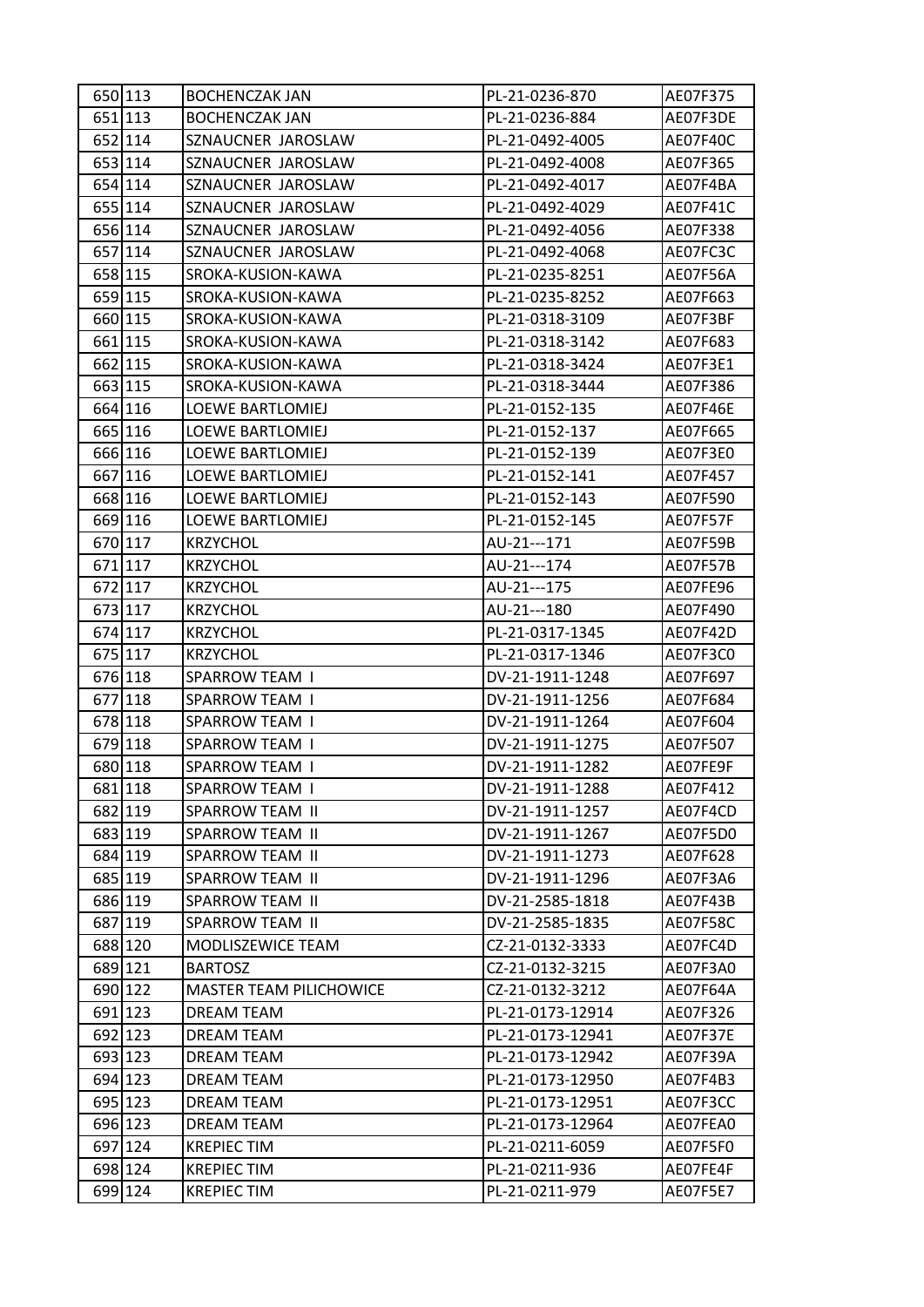| 700 124 | <b>KREPIEC TIM</b>          | PL-21-0497-3105  |          |
|---------|-----------------------------|------------------|----------|
| 701 124 | <b>KREPIEC TIM</b>          | PL-21-04973301   | AE07F3FD |
| 702 124 | <b>KREPIEC TIM</b>          | PL-21-0497-6277  | AE07F3CF |
| 703 125 | K 2                         | PL-21-0497-3021  | AE07F66E |
| 704 125 | K <sub>2</sub>              | PL-21-0497-3031  | AE07F3B0 |
| 705 125 | K <sub>2</sub>              | PL-21-0497-3065  | AE07F533 |
| 706 125 | K <sub>2</sub>              | PL-21-0497-3068  | AE07F6CC |
| 707 125 | K <sub>2</sub>              | PL-21-0497-3078  | AE07F4A7 |
| 708 125 | K 2                         | PL-21-0497-3086  | AE07F3A2 |
| 709 126 | STUDZINSKI BARTOSZ-ZBIGNIEW | PL-21-0211-10150 | AE077338 |
| 710 126 | STUDZINSKI BARTOSZ-ZBIGNIEW | PL-21-0211-10151 | AE077369 |
| 711 126 | STUDZINSKI BARTOSZ-ZBIGNIEW | PL-21-0211-10155 | AE0772C8 |
| 712 126 | STUDZINSKI BARTOSZ-ZBIGNIEW | PL-21-0211-10167 | AE048C6B |
| 713 126 | STUDZINSKI BARTOSZ-ZBIGNIEW | PL-21-0211-10214 | AE077221 |
| 714 126 | STUDZINSKI BARTOSZ-ZBIGNIEW | PL-21-0211-10219 | AE07F30E |
| 715 127 | ZAWADA ANDRZEJ              | PL-21-0385-13240 | AE07F4F2 |
| 716 127 | ZAWADA ANDRZEJ              | PL-21-0385-13245 | AE07F439 |
| 717 128 | <b>GRYGLAS ARTUR</b>        | PL-21-010-5453   | AE07F544 |
| 718 128 | <b>GRYGLAS ARTUR</b>        | PL-21-010-5458   | AE07F48D |
| 719 128 | <b>GRYGLAS ARTUR</b>        | PL-21-010-5485   | AE0775E3 |
| 720 128 | <b>GRYGLAS ARTUR</b>        | PL-21-010-5486   | AE07F36B |
| 721 128 | <b>GRYGLAS ARTUR</b>        | PL-21-010-5488   | AE07F6CD |
| 722 129 | <b>DEGA MARCIN</b>          | PL-21-208-8817   | AE0775B1 |
| 723 129 | <b>DEGA MARCIN</b>          | PL-21-208-8818   | AE077552 |
| 724 130 | <b>BLYSKAWICA</b>           | PL-21-07-8746    | AE07F4D4 |
| 725 130 | <b>BLYSKAWICA</b>           | PL-21-07-8749    | AE07F662 |
| 726 130 | BLYSKAWICA                  | PL-21-07-8754    | AE07F53B |
| 727 130 | BLYSKAWICA                  | PL-21-07-8763    | AE07FE03 |
| 728 130 | <b>BLYSKAWICA</b>           | PL-21-07-8772    | AE07FDFE |
| 729 130 | <b>BLYSKAWICA</b>           | PL-21-07-8780    | AE07FDD9 |
| 730 131 | ZAJAC NORBERT               | PL-21-0208-1909  | AE07F48C |
| 731 131 | ZAJAC NORBERT               | PL-21-0208-1949  | AE07F66F |
| 732 131 | <b>ZAJAC NORBERT</b>        | PL-21-0208-1959  | AE07F40E |
| 733 131 | ZAJAC NORBERT               | PL-21-0208-1963  | AE07F4B9 |
| 734 131 | ZAJAC NORBERT               | PL-21-0208-1964  | AE07F347 |
| 735 131 | ZAJAC NORBERT               | PL-21-0208-1997  | AE07F392 |
| 736 132 | MAT-BUD                     | PL-21-0430-4585  | AE07F62F |
| 737 132 | MAT-BUD                     | PL-21-0430-4587  | AE07F346 |
| 738 132 | MAT-BUD                     | PL-21-0430-5538  | AE07F367 |
| 739 132 | MAT-BUD                     | PL-21-0430-5544  | AE07FE1D |
| 740 132 | MAT-BUD                     | PL-21-0430-5550  | AE07FCF9 |
| 741 132 | MAT-BUD                     | PL-21-0430-5554  | AE07FC99 |
| 742 133 | TEAM G & W                  | PL-21-0208-3371  | AE07F583 |
| 743 133 | TEAM<br>G & W               | PL-21-0208-3373  | AE07F6B5 |
| 744 133 | TEAM G & W                  | PL-21-0208-3376  | AE07FB58 |
| 745 133 | TEAM G & W                  | PL-21-0208-4251  | AE07FDB8 |
| 746 133 | TEAM G & W                  | PL-21-0208-4267  | AE07F5E6 |
| 747 133 | TEAM G & W                  | PL-21-0208-4278  | AE07F526 |
| 748 134 | PRANAGAL                    | PL-21-0497-3662  | AE07F601 |
| 749 134 | PRANAGAL                    | PL-21-0497-3665  | AE07F5D8 |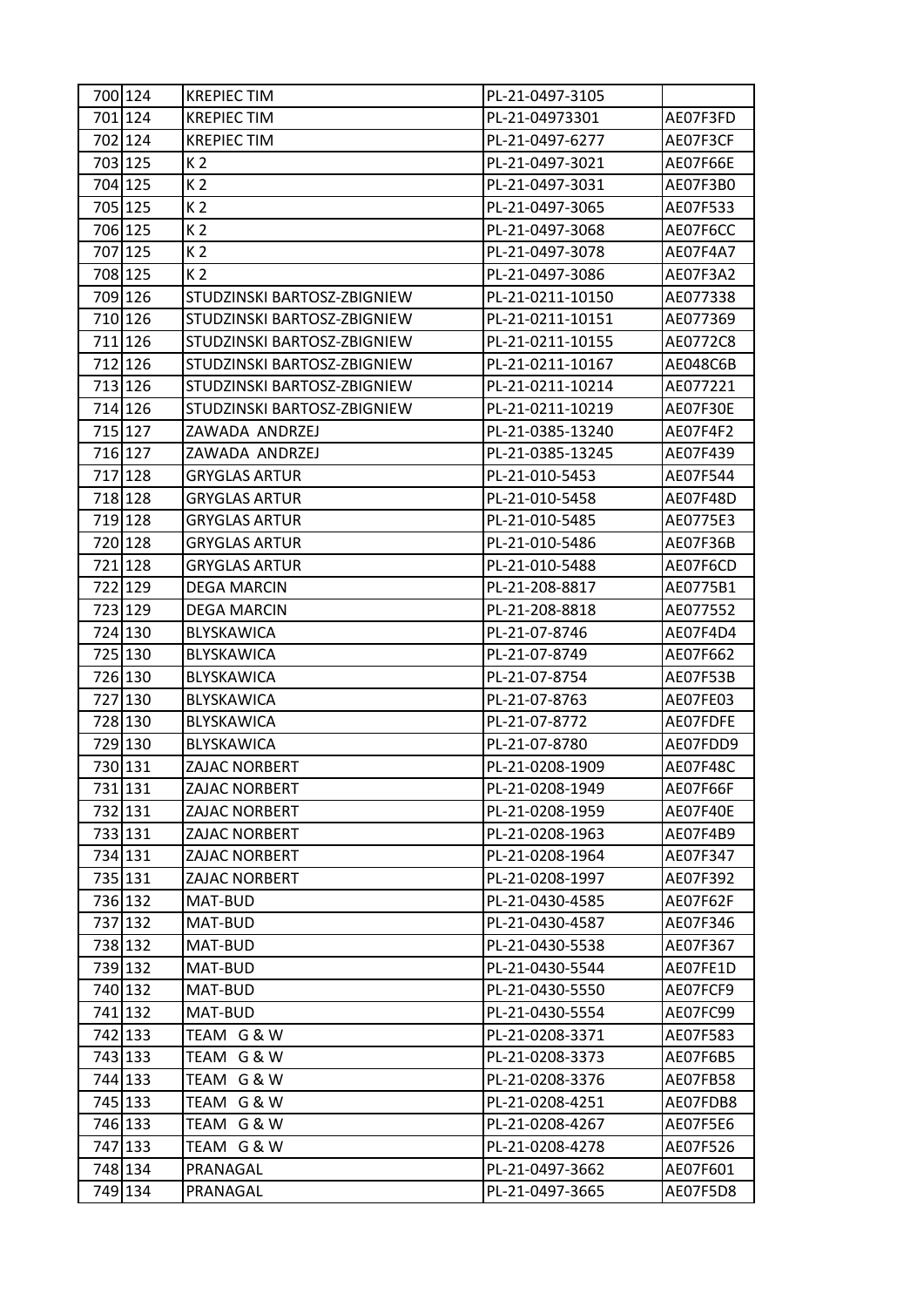| 750 134 | PRANAGAL                | PL-21-0497-3667 | AE07F3FE |
|---------|-------------------------|-----------------|----------|
| 751 134 | PRANAGAL                | PL-21-0497-3668 | AE07F631 |
| 752 134 | PRANAGAL                | PL-21-0497-3669 | AE07F320 |
| 753 134 | PRANAGAL                | PL-21-0497-6892 | AE07FACA |
| 754 135 | PATRYCJA I ADRIAN DROZD | PL-21-0463-7731 | AE07FBDD |
| 755 135 | PATRYCJA I ADRIAN DROZD | PL-21-0463-7746 | AE07F462 |
| 756 135 | PATRYCJA I ADRIAN DROZD | PL-21-0463-7750 | AE07FE9B |
| 757 135 | PATRYCJA I ADRIAN DROZD | PL-21-0463-7756 | AE07F608 |
| 758 135 | PATRYCJA I ADRIAN DROZD | PL-21-0463-7761 | AE07F5BB |
| 759 135 | PATRYCJA I ADRIAN DROZD | PL-21-0463-7778 | AE07F61C |
| 760 136 | LEWANDOWSKI TEAM        | PL-21-0411-7408 | AE07F682 |
| 761 136 | LEWANDOWSKI TEAM        | PL-21-0411-7431 | AE07FD21 |
| 762 136 | LEWANDOWSKI TEAM        | PL-21-0411-7436 | AE07FBBA |
| 763 136 | LEWANDOWSKI TEAM        | PL-21-08-2055   | AE07F626 |
| 764 136 | LEWANDOWSKI TEAM        | PL-21-08-2057   | AE07F33C |
| 765 136 | LEWANDOWSKI TEAM        | PL-21-08-2059   | AE07F618 |
| 766 137 | AMELKA J.K. I           | PL-21-0424-8101 | AE07FB9A |
| 767 137 | AMELKA J.K. I           | PL-21-0424-8102 | AE07F586 |
| 768 137 | AMELKA J.K. I           | PL-21-0424-8105 | AE07F50A |
| 769 137 | AMELKA J.K. I           | PL-21-0424-8106 | AE07F4F0 |
| 770 137 | AMELKA J.K. I           | PL-21-0424-8108 | AE07F476 |
| 771 137 | AMELKA J.K. I           | PL-21-0424-8109 | AE07F4E3 |
| 772 138 | AMELKA J.K. II          | PL-21-0424-8115 | AE07F313 |
| 773 138 | AMELKA J.K. II          | PL-21-0424-8116 | AE07FDF4 |
| 774 138 | AMELKA J.K. II          | PL-21-0424-8117 | AE07F658 |
| 775 138 | AMELKA J.K. II          | PL-21-0424-8119 | AE07F41F |
| 776 138 | AMELKA J.K. II          | PL-21-0424-8121 | AE07F4AA |
| 777 138 | AMELKA J.K. II          | PL-21-0424-8122 | AE07F4AE |
| 778 139 | AMELKA III              | PL-21-0424-8103 | AE07F3AC |
| 779 139 | AMELKA III              | PL-21-0424-8104 | AE07F698 |
| 780 139 | AMELKA III              | PL-21-0424-8107 | AE07F670 |
| 781 139 | AMELKA III              | PL-21-0424-8111 | AE07F6B6 |
| 782 139 | AMELKA III              | PL-21-0424-8112 | AE07F549 |
| 783 139 | AMELKA III              | PL-21-0424-8113 | AE07F483 |
| 784 140 | AMELIA J.K. IV          | PL-21-0424-8110 | AE07F61E |
| 785 140 | AMELIA J.K. IV          | PL-21-0424-8120 | AE07F511 |
| 786 140 | AMELIA J.K. IV          | PL-21-0424-8124 | AE07F582 |
| 787 140 | AMELIA J.K. IV          | PL-21-0424-8125 | AE07FD2D |
| 788 140 | AMELIA J.K. IV          | PL-21-0424-8135 | AE07FCEF |
| 789 140 | AMELIA J.K. IV          | PL-21-0424-8136 | AE07FD44 |
| 790 141 | <b>LESZEK SERAFIN</b>   | PL-21-0250-6101 | AE07F3A8 |
| 791 141 | <b>LESZEK SERAFIN</b>   | PL-21-0250-6107 | AE07F517 |
| 792 141 | <b>LESZEK SERAFIN</b>   | PL-21-0250-6108 | AE077549 |
| 793 141 | <b>LESZEK SERAFIN</b>   | PL-21-0250-6110 | AE07F611 |
| 794 141 | <b>LESZEK SERAFIN</b>   | PL-21-0250-6115 | AE07F35E |
| 795 141 | <b>LESZEK SERAFIN</b>   | PL-21-0250-6158 | AE07FE69 |
| 796 142 | <b>TAYA</b>             | PL-21-0250-6118 | AE0774CA |
| 797 142 | TAYA                    | PL-21-0250-6122 | AE07722A |
| 798 142 | TAYA                    | PL-21-0250-6124 | AE07F6C0 |
| 799 142 | TAYA                    | PL-21-0250-6131 | AE07805A |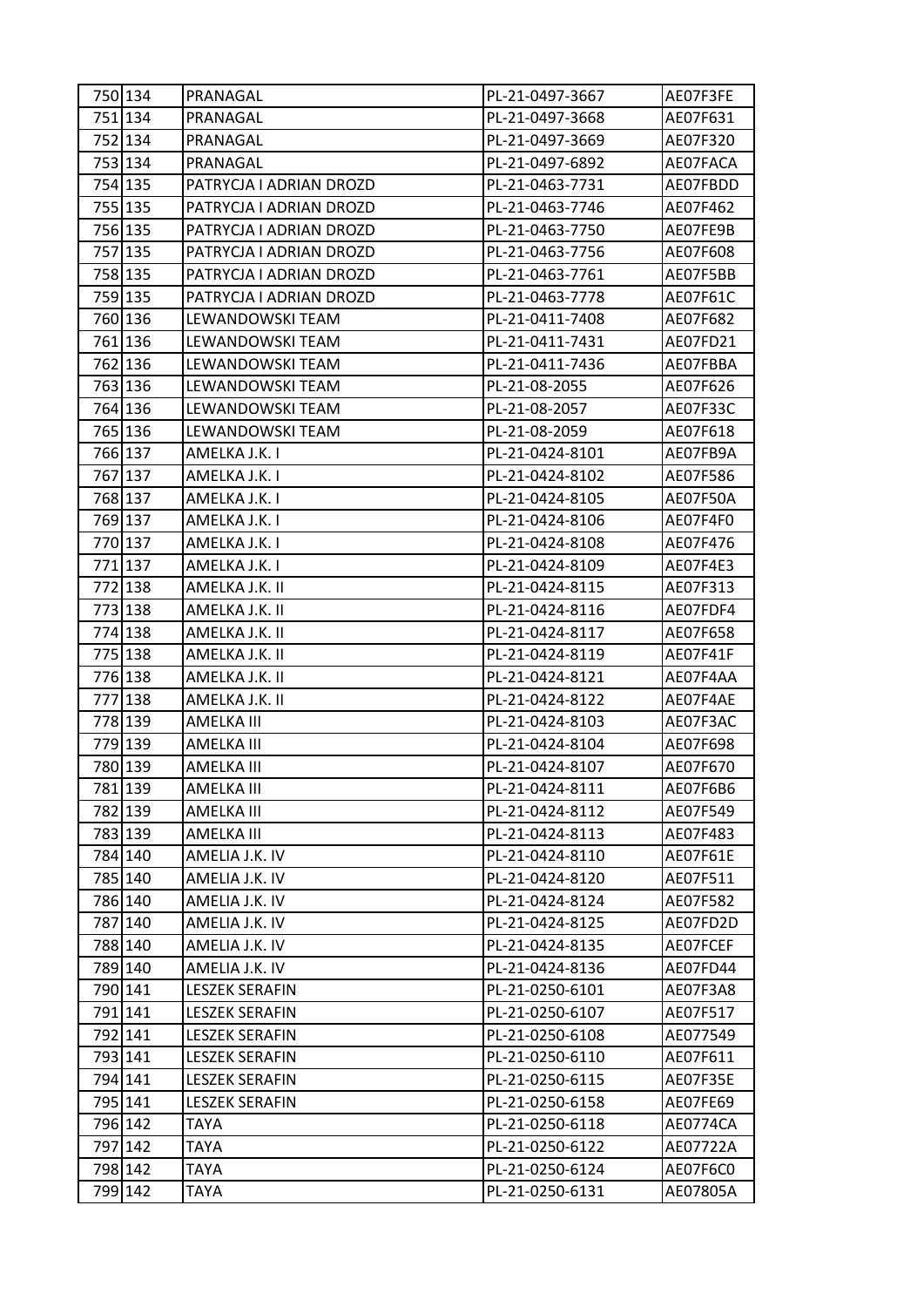| 800 142 | <b>TAYA</b>             | PL-21-0250-6134  | AE048C2F |
|---------|-------------------------|------------------|----------|
| 801 142 | <b>TAYA</b>             | PL-21-0250-6143  | AE077330 |
| 802 143 | <b>GIULIA</b>           | PL-21-0250-6145  | AE07F5C3 |
| 803 144 | KURYLO KRZYSZTOF        | PL-21-0412-6537  | AE07FD1C |
| 804 144 | KURYLO KRZYSZTOF        | PL-21-0412-6541  | AE07FBF8 |
| 805 144 | KURYLO KRZYSZTOF        | PL-21-0412-6543  | AE07FD82 |
| 806 144 | KURYLO KRZYSZTOF        | PL-21-0412-6547  | AE0773E9 |
| 807 144 | <b>KURYLO KRZYSZTOF</b> | PL-21-0412-6553  | AE07FC89 |
| 808 144 | KURYLO KRZYSZTOF        | PL-21-0412-6556  | AE07FD60 |
| 809 145 | LANDMAN                 | PL-21-0208-7903  | AE07FD0C |
| 810 145 | LANDMAN                 | PL-21-0208-7907  | AE07FD0D |
| 811 145 | LANDMAN                 | PL-21-0208-7908  | AE07FE60 |
| 812 145 | LANDMAN                 | PL-21-0208-7920  | AE07FDDE |
| 813 145 | LANDMAN                 | PL-21-0208-7928  | AE07FC80 |
| 814 145 | LANDMAN                 | PL-21-0208-7934  | AE07FCF5 |
| 815 146 | BOCZKOWSKI-WOSZCZAK     | PL-21-0329-1509  | AE07FBDA |
| 816 146 | BOCZKOWSKI-WOSZCZAK     | PL-21-0329-1511  | AE07FE7E |
| 817 146 | BOCZKOWSKI-WOSZCZAK     | PL-21-0329-1512  | AE07FB89 |
| 818 146 | BOCZKOWSKI-WOSZCZAK     | PL-21-0329-1518  | AE07FB7F |
| 819 146 | BOCZKOWSKI-WOSZCZAK     | PL-21-0329-1520  | AE07FB3D |
| 820 146 | BOCZKOWSKI-WOSZCZAK     | PL-21-0329-1595  | AE07FDE6 |
| 821 147 | SZYMANSKI JERZY         | PL-21-0208-7046  | AE07FD80 |
| 822 147 | SZYMANSKI JERZY         | PL-21-0208-7069  | AE07FBE3 |
| 823 147 | SZYMANSKI JERZY         | PL-21-0208-7074  | AE07FB11 |
| 824 147 | SZYMANSKI JERZY         | PL-21-0208-7075  | AE07FD8E |
| 825 147 | SZYMANSKI JERZY         | PL-21-0208-7077  | AE07FB27 |
| 826 147 | SZYMANSKI JERZY         | PL-21-0208-7080  | AE07FB4C |
| 827 148 | MAJA                    | PL-21-053-14740  | AE07F382 |
| 828 148 | MAJA                    | PL-21-053-14742  | AE07F523 |
| 829 148 | MAJA                    | PL-21-053-14743  | AE07F474 |
| 830 148 | MAJA                    | PL-21-053-14746  | AE07F39C |
| 831 148 | MAJA                    | PL-21-053-14748  | AE07F44B |
| 832 148 | <b>MAJA</b>             | PL-21-053-14750  | AE07F430 |
| 833 149 | <b>LASEK LUKASZ</b>     | PL-21-0185-512   | AE07F513 |
| 834 149 | LASEK LUKASZ            | PL-21-0185-543   | AE07F6BE |
| 835 149 | <b>LASEK LUKASZ</b>     | PL-21-0185-575   | AE07F5B1 |
| 836 149 | <b>LASEK LUKASZ</b>     | PL-21-0185-619   | AE07F677 |
| 837 149 | LASEK LUKASZ            | PL-21-0185-620   | AE07F619 |
| 838 149 | <b>LASEK LUKASZ</b>     | PL-21-0185-633   | AE07F434 |
| 839 150 | <b>ESCHKE ARTUR</b>     | PL-21-0207-3890  | AE07F675 |
| 840 150 | <b>ESCHKE ARTUR</b>     | PL-21-0207-3891  | AE07F6CB |
| 841 150 | <b>ESCHKE ARTUR</b>     | PL-21-0207-3893  | AE07F3A7 |
| 842 150 | <b>ESCHKE ARTUR</b>     | PL-21-0207-3896  | AE07FC3B |
| 843 150 | <b>ESCHKE ARTUR</b>     | PL-21-0207-3897  | AE07FCE9 |
| 844 151 | MAJEWSKI WALDEK         | PL-21-0180-4805  | AE07F440 |
| 845 151 | <b>MAJEWSKI WALDEK</b>  | PL-21-0180-4806  | AE07F5AB |
| 846 151 | MAJEWSKI WALDEK         | PL-21-0180-4808  | AE07F3CE |
| 847 151 | MAJEWSKI WALDEK         | PL-21-0425-12278 | AE07F534 |
| 848 151 | MAJEWSKI WALDEK         | PL-21-0425-12279 | AE07F5A0 |
| 849 151 | MAJEWSKI WALDEK         | PL-21-0425-12281 | AE07F4D7 |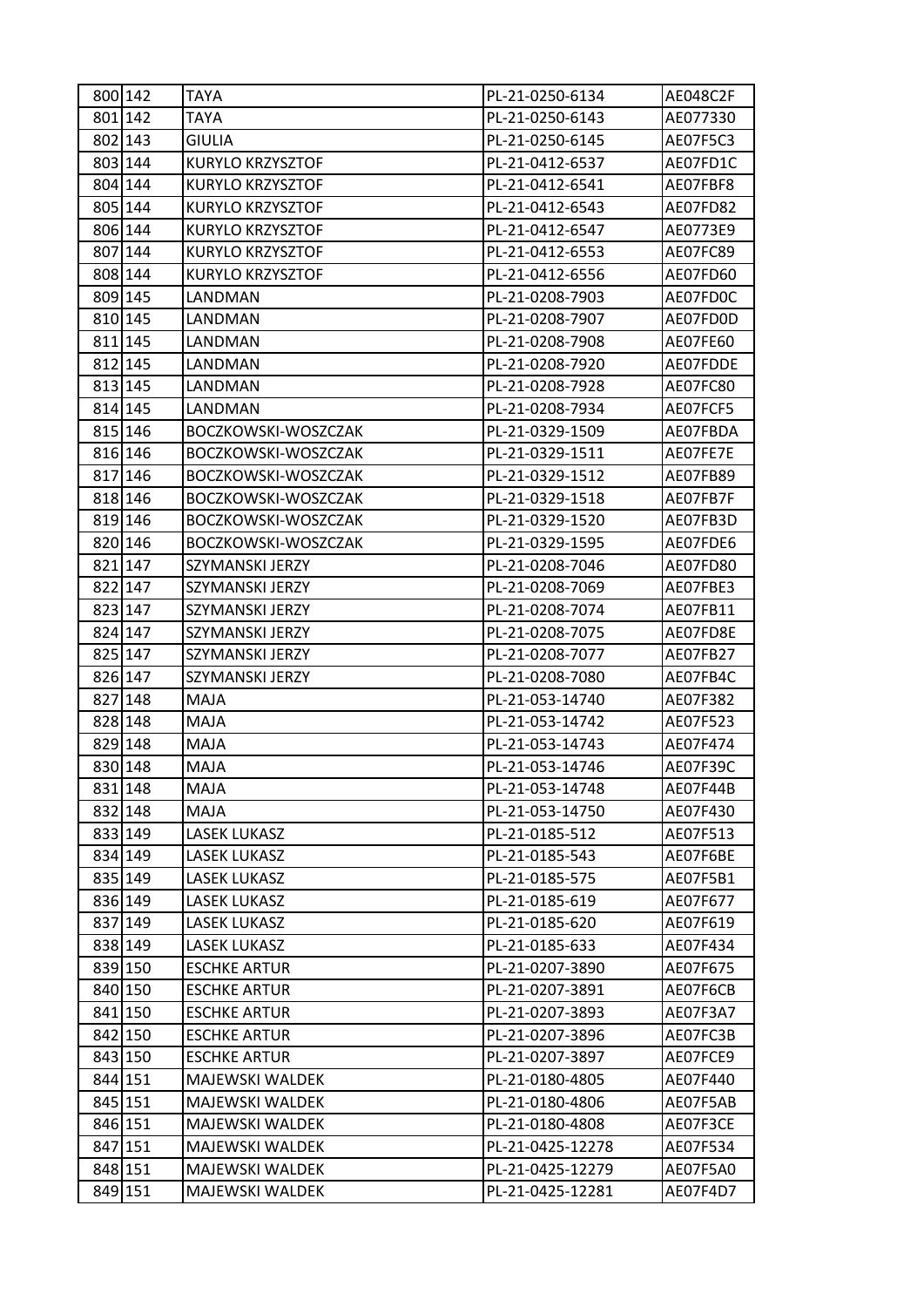| 850 152 | SITARSKI MAREK              | PL-21-0262-1764  | AE07F620 |
|---------|-----------------------------|------------------|----------|
| 851 152 | SITARSKI MAREK              | PL-21-0262-1770  | AE07F3E2 |
| 852 152 | SITARSKI MAREK              | PL-21-0262-1774  | AE07F4D0 |
| 853 152 | SITARSKI MAREK              | PL-21-0262-1786  | AE07F5AA |
| 854 152 | <b>SITARSKI MAREK</b>       | PL-21-0280-12862 | AE07F3CD |
| 855 152 | SITARSKI MAREK              | PL-21-0280-12865 | AE07F610 |
| 856 153 | <b>OCHIJEWICZ MAREK</b>     | PL-21-0441-5038  | AE077FA9 |
| 857 153 | <b>OCHIJEWICZ MAREK</b>     | PL-21-0441-5070  | AE07F5FE |
| 858 153 | <b>OCHIJEWICZ MAREK</b>     | PL-21-0441-5072  | AE07F481 |
| 859 153 | <b>OCHIJEWICZ MAREK</b>     | PL-21-0441-5099  | AE07F536 |
| 860 153 | <b>OCHIJEWICZ MAREK</b>     | PL-21-0441-5101  | AE07F368 |
| 861 153 | <b>OCHIJEWICZ MAREK</b>     | PL-21-0441-5103  | AE07F565 |
| 862 153 | <b>OCHIJEWICZ MAREK</b>     | PL-21-0441-5148  | AE07F3E9 |
| 863 154 | PRZEDNIKOWSKI WIESLAW       | PL-21-0306-4703  | AE07F5D5 |
| 864 154 | PRZEDNIKOWSKI WIESLAW       | PL-21-0306-4705  | AE07FBC8 |
| 865 154 | PRZEDNIKOWSKI WIESLAW       | PL-21-0306-4712  | AE07F667 |
| 866 154 | PRZEDNIKOWSKI WIESLAW       | PL-21-0306-4713  | AE07F649 |
| 867 154 | PRZEDNIKOWSKI WIESLAW       | PL-21-0306-4739  | AE07F403 |
| 868 154 | PRZEDNIKOWSKI WIESLAW       | PL-21-0306-4744  | AE07F66A |
| 869 155 | TCHORZEWSKI WOJCIECH        | PL-21-0468-6315  | AE07F63B |
| 870 155 | TCHORZEWSKI WOJCIECH        | PL-21-0468-6316  | AE07F475 |
| 871 155 | <b>TCHORZEWSKI WOJCIECH</b> | PL-21-0468-6319  | AE07F3D9 |
| 872 155 | TCHORZEWSKI WOJCIECH        | PL-21-0468-6320  | AE07FDA9 |
| 873 155 | <b>TCHORZEWSKI WOJCIECH</b> | PL-21-0468-6334  | AE07F6BC |
| 874 155 | <b>TCHORZEWSKI WOJCIECH</b> | PL-21-0468-6335  | AE07F4D8 |
| 875 156 | <b>GWOSDZ WALDEMAR</b>      | DV-21-4973-198   | AE07F410 |
| 876 156 | <b>GWOSDZ WALDEMAR</b>      | DV-21-4973-207   | AE07F504 |
| 877 156 | <b>GWOSDZ WALDEMAR</b>      | DV-21-4973-208   | AE07F5F1 |
| 878 156 | <b>GWOSDZ WALDEMAR</b>      | DV-21-4973-209   | AE07F3DF |
| 879 156 | GWOSDZ WALDEMAR             | DV-21-4973-210   | AE07F42F |
| 880 156 | GWOSDZ WALDEMAR             | DV-21-4973-211   | AE07740C |
| 881 157 | <b>GIL JOLANTA</b>          | NL-21-1332315    | AE07FDBA |
| 882 157 | <b>GIL JOLANTA</b>          | PL-21-0176-4605  | AE07F58A |
| 883 157 | <b>GIL JOLANTA</b>          | PL-21-0176-4613  | AE07F621 |
| 884 157 | <b>GIL JOLANTA</b>          | PL-21-0176-4635  | AE07F2FE |
| 885 157 | <b>GIL JOLANTA</b>          | PL-21-0176-4664  | AE07F60C |
| 886 157 | <b>GIL JOLANTA</b>          | PL-21-0176-4673  | AE07F5D3 |
| 887 158 | LIS ANDRZEJ                 | PL-21-09-8547    | AE07F52B |
| 888 158 | LIS ANDRZEJ                 | PL-21-09-8562    | AE07F6D1 |
| 889 158 | LIS ANDRZEJ                 | PL-21-09-8569    | AE07F485 |
| 890 158 | LIS ANDRZEJ                 | PL-21-09-8580    | AE07F4FF |
| 891 158 | LIS ANDRZEJ                 | PL-21-09-8599    | AE07F4B1 |
| 892 158 | LIS ANDRZEJ                 | PL-21-09-8600    | AE07F557 |
| 893 159 | <b>BLUE TEAM</b>            | PL-21-02-3241    | AE07FABE |
| 894 159 | <b>BLUE TEAM</b>            | PL-21-02-3243    | AE07F545 |
| 895 159 | <b>BLUE TEAM</b>            | PL-21-02-3245    | AE07F5AC |
| 896 159 | <b>BLUE TEAM</b>            | PL-21-02-3247    | AE07F4C6 |
| 897 159 | <b>BLUE TEAM</b>            | PL-21-02-3249    | AE07F5BA |
| 898 159 | <b>BLUE TEAM</b>            | PL-21-02-3255    | AE07F5B6 |
| 899 160 | <b>RED TEAM</b>             | PL-21-02-3239    | AE07F5D6 |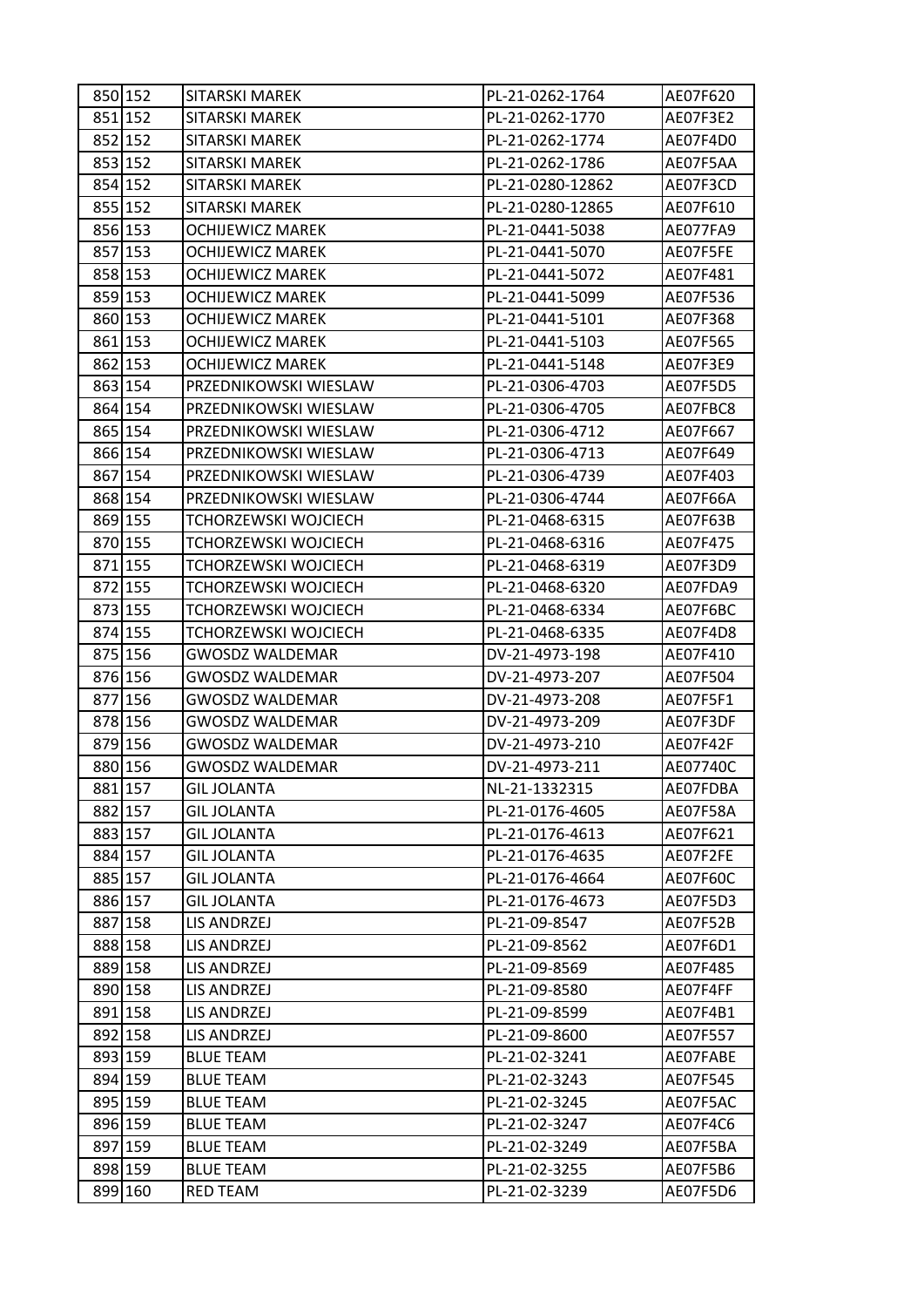| 900 160 | RED TEAM                    | PL-21-02-3248    | AE07F4C1 |
|---------|-----------------------------|------------------|----------|
| 901 160 | RED TEAM                    | PL-21-02-3251    | AE07F5EA |
| 902 160 | RED TEAM                    | PL-21-02-3252    | AE07F5FB |
| 903 160 | <b>RED TEAM</b>             | PL-21-02-3256    | AE07FE9C |
| 904 160 | <b>RED TEAM</b>             | PL-21-02-3261    | AE07F3B3 |
| 905 161 | PASTUSZAK MICHAL            | PL-21-0497-5816  | AE07F441 |
| 906 161 | PASTUSZAK MICHAL            | PL-21-0497-5818  | AE07F317 |
| 907 162 | NIEDUZAK JOZEF              | PL-21-0289-5984  | AE07F3C5 |
| 908 162 | NIEDUZAK JOZEF              | PL-21-0289-5986  | AE07F3D7 |
| 909 162 | NIEDUZAK JOZEF              | PL-21-0289-5999  | AE07F68F |
| 910 162 | NIEDUZAK JOZEF              | PL-21-0289-6511  | AE07F404 |
| 911 162 | NIEDUZAK JOZEF              | PL-21-0289-6515  | AE07F629 |
| 912 162 | NIEDUZAK JOZEF              | PL-21-0289-6561  | AE07FDB0 |
| 913 163 | PANAS TEAM                  | PL-21-0210-1012  | AE07F416 |
| 914 163 | PANAS TEAM                  | PL-21-0210-1116  | AE07F44A |
| 915 163 | PANAS TEAM                  | PL-21-0210-1157  | AE07F67D |
| 916 163 | PANAS TEAM                  | PL-21-0210-1174  | AE07F41E |
| 917 163 | PANAS TEAM                  | PL-21-0210-1177  | AE07F4E2 |
| 918 163 | PANAS TEAM                  | PL-21-0210-743   | AE07FC62 |
| 919 164 | SYLWIA I DAREK ZYBURA 1     | PL-21-0211-3801  | AE07F579 |
| 920 164 | SYLWIA I DAREK ZYBURA 1     | PL-21-0211-3802  | AE07F64B |
| 921 164 | SYLWIA I DAREK ZYBURA 1     | PL-21-0211-3803  | AE07F3FA |
| 922 164 | SYLWIA I DAREK ZYBURA 1     | PL-21-0211-3804  | AE07F639 |
| 923 164 | SYLWIA I DAREK ZYBURA 1     | PL-21-0211-3805  | AE07F66B |
| 924 164 | SYLWIA I DAREK ZYBURA 1     | PL-21-0211-3806  | AE07F497 |
| 925 164 | SYLWIA I DAREK ZYBURA 1     | PL-21-0211-3807  | AE07F52E |
| 926 165 | <b>KAJKA</b>                | DV-21-7360-221   | AE07F62B |
| 927 165 | KAJKA                       | DV-21-7360-224   | AE07F47B |
| 928 165 | <b>KAJKA</b>                | DV-21-7360-263   | AE07F644 |
| 929 165 | <b>KAJKA</b>                | PL-21-0211-3003  | AE07F5F5 |
| 930 165 | KAJKA                       | PL-21-0211-3042  | AE07F494 |
| 931 165 | <b>KAJKA</b>                | PL-21-0211-3057  | AE07F2F6 |
| 932 166 | K&K                         | PL-21-0208-3972  | AE07FC36 |
| 933 166 | K&K                         | PL-21-0208-3973  | AE07FC74 |
| 934 166 | K&K                         | PL-21-0215-11052 | AE07FE30 |
| 935 167 | <b>SMYK TOMASZ</b>          | PL-21-0497-2184  | AE07FCD1 |
| 936 167 | <b>SMYK TOMASZ</b>          | PL-21-0497-2185  | AE07FCCF |
| 937 167 | SMYK TOMASZ                 | PL-21-0497-2187  | AE07FB62 |
| 938 167 | <b>SMYK TOMASZ</b>          | PL-21-0497-2188  | AE07FB0C |
| 939 167 | <b>SMYK TOMASZ</b>          | PL-21-0497-2195  | AE07FCF0 |
| 940 167 | <b>SMYK TOMASZ</b>          | PL-21-0497-2197  | AE07FB7D |
| 941 168 | MAJCHER - BARAN TEAM        | PL-21-0230-105   | AE07F3D8 |
| 942 168 | <b>MAJCHER - BARAN TEAM</b> | PL-21-0230-107   | AE07FE6D |
| 943 168 | MAJCHER - BARAN TEAM        | PL-21-0230-130   | AE07F4D1 |
| 944 168 | MAJCHER - BARAN TEAM        | PL-21-0230-131   | AE07FCE1 |
| 945 168 | <b>MAJCHER - BARAN TEAM</b> | PL-21-0230-168   | AE07F5CB |
| 946 168 | MAJCHER - BARAN TEAM        | PL-21-0230-178   | AE07FB76 |
| 947 169 | WASNIEWSKI - DOBIES         | PL-21-0281-10701 | AE07FE9A |
| 948 169 | WASNIEWSKI - DOBIES         | PL-21-0281-10712 | AE07FBC3 |
| 949 169 | WASNIEWSKI - DOBIES         | PL-21-0281-10724 | AE07FD99 |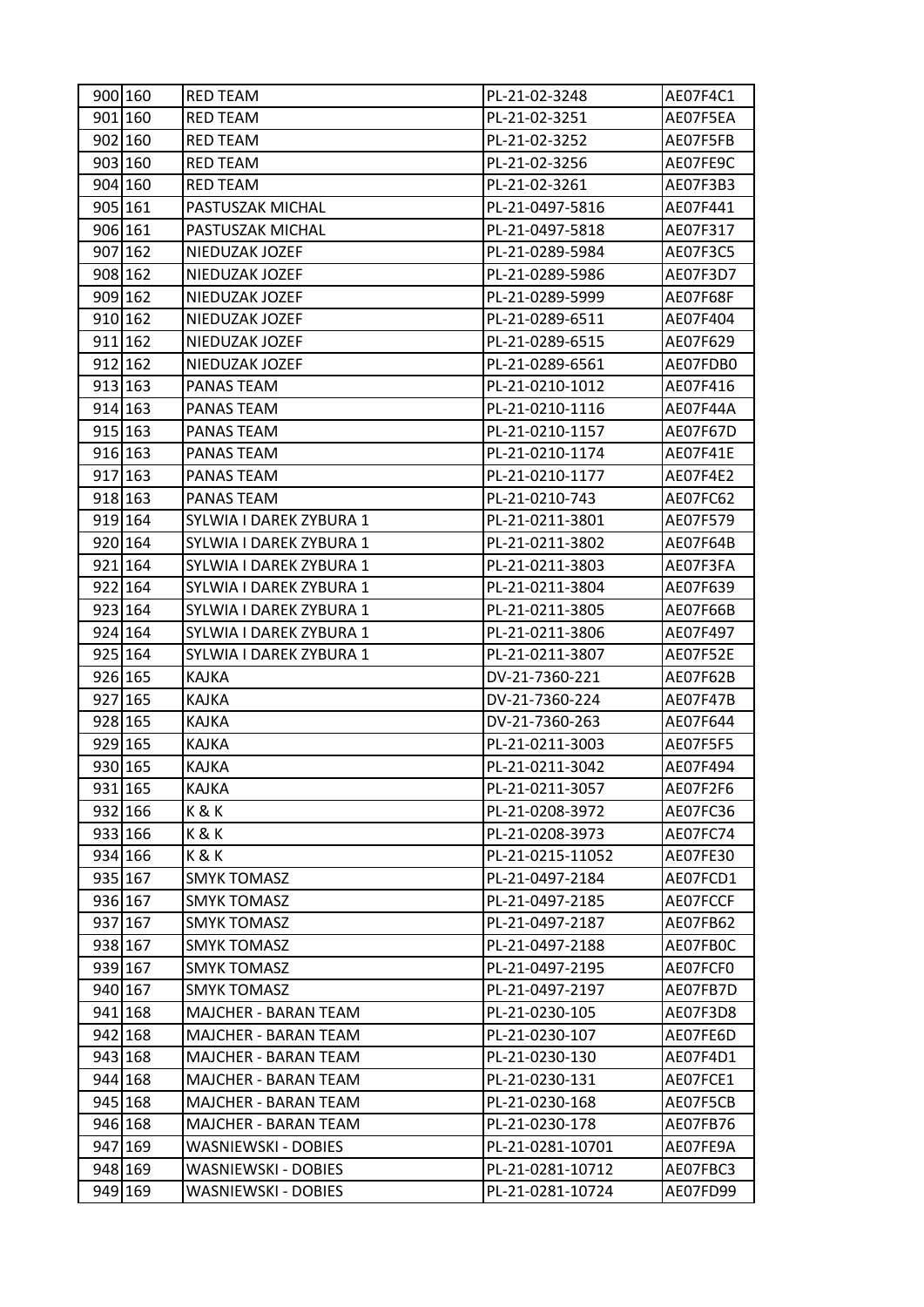| 950 169 | WASNIEWSKI - DOBIES     | PL-21-0281-2107  | AE07F4FC |
|---------|-------------------------|------------------|----------|
| 951 169 | WASNIEWSKI - DOBIES     | PL-21-0281-2162  | AE07FD61 |
| 952 169 | WASNIEWSKI - DOBIES     | PL-21-0281-2176  | AE07F366 |
| 953 170 | ELZBIETA KAMIL LUKASZYK | PL-21-0295-4032  | AE07F5CA |
| 954 170 | ELZBIETA KAMIL LUKASZYK | PL-21-0295-4038  | AE07FE40 |
| 955 170 | ELZBIETA KAMIL LUKASZYK | PL-21-0295-4432  | AE07F480 |
| 956 170 | ELZBIETA KAMIL LUKASZYK | PL-21-0295-4438  | AE07FBAD |
| 957 170 | ELZBIETA KAMIL LUKASZYK | PL-21-0295-4439  | AE07F343 |
| 958 170 | ELZBIETA KAMIL LUKASZYK | PL-21-0295-4440  | AE07FBE9 |
| 959 171 | STANCZAK DAMIAN         | PL-21-0239-13261 | AE07F4B4 |
| 960 171 | STANCZAK DAMIAN         | PL-21-0239-13262 | AE07FD85 |
| 961 171 | STANCZAK DAMIAN         | PL-21-0239-13285 | AE07FBE1 |
| 962 171 | STANCZAK DAMIAN         | PL-21-0239-13286 | AE07F356 |
| 963 171 | STANCZAK DAMIAN         | PL-21-0239-13289 | AE07F613 |
| 964 171 | STANCZAK DAMIAN         | PL-21-0239-13290 | AE07F562 |
| 965 172 | PIETRAS & DZIALAK       | PL-21-0287-4079  | AE07FDFF |
| 966 172 | PIETRAS & DZIALAK       | PL-21-0314-7513  | AE07FE68 |
| 967 172 | PIETRAS & DZIALAK       | PL-21-0314-7514  | AE07FE8F |
| 968 172 | PIETRAS & DZIALAK       | PL-21-0498-2058  | AE07FE94 |
| 969 172 | PIETRAS & DZIALAK       | PL-21-0498-2069  | AE07F692 |
| 970 172 | PIETRAS & DZIALAK       | PL-21-0498-2073  | AE07FB25 |
| 971 173 | LOBODA ADAM             | PL-21-033-1307   | AE07F569 |
| 972 173 | LOBODA ADAM             | PL-21-033-1326   | AE07FC4A |
| 973 173 | LOBODA ADAM             | PL-21-033-1333   | AE07F518 |
| 974 174 | <b>KROPOP TOMASZ</b>    | PL-21-0432-11603 | AE07FD83 |
| 975 174 | <b>KROPOP TOMASZ</b>    | PL-21-0432-11606 | AE07F508 |
| 976 174 | <b>KROPOP TOMASZ</b>    | PL-21-0432-11609 | AE07FB84 |
| 977 174 | <b>KROPOP TOMASZ</b>    | PL-21-0432-11610 | AE07FB14 |
| 978 174 | <b>KROPOP TOMASZ</b>    | PL-21-0432-11612 | AE07F676 |
| 979 174 | <b>KROPOP TOMASZ</b>    | PL-21-0432-11619 | AE07FC70 |
| 980 175 | KALUZA TOMASZ 1         | PL-21-0498-6805  | AE07FCE3 |
| 981 175 | <b>KALUZA TOMASZ 1</b>  | PL-21-0498-6847  | AE07FB3A |
| 982 175 | KALUZA TOMASZ 1         | PL-21-0498-6859  | AE07F306 |
| 983 175 | KALUZA TOMASZ 1         | PL-21-0498-6869  | AE07F370 |
| 984 175 | KALUZA TOMASZ 1         | PL-21-0498-6873  | AE07F643 |
| 985 176 | <b>KALUZA TOMASZ 2</b>  | PL-21-0498-6820  | AE07F589 |
| 986 176 | KALUZA TOMASZ 2         | PL-21-0498-6877  | AE07F695 |
| 987 176 | KALUZA TOMASZ 2         | PL-21-0498-6878  | AE07FE6E |
| 988 176 | KALUZA TOMASZ 2         | PL-21-0498-6881  | AE07F443 |
| 989 176 | KALUZA TOMASZ 2         | PL-21-0498-6882  | AE07FD31 |
| 990 177 | DLA GRAZYNKI 1          | PL-21-0425-8096  | AE07F48A |
| 991 177 | DLA GRAZYNKI 1          | PL-21-0425-8115  | AE07F685 |
| 992 177 | DLA GRAZYNKI 1          | PL-21-0425-8123  | AE07F463 |
| 993 177 | DLA GRAZYNKI 1          | PL-21-0425-8125  | AE07F646 |
| 994 177 | DLA GRAZYNKI 1          | PL-21-0425-8126  | AE07F593 |
| 995 177 | DLA GRAZYNKI 1          | PL-21-0425-8151  | AE07F5D4 |
| 996 177 | DLA GRAZYNKI 1          | PL-21-0425-8160  | AE07FB7C |
| 997 178 | DLA GRAZYNKI 2          | PL-21-0425-8094  | AE07F4C2 |
| 998 178 | DLA GRAZYNKI 2          | PL-21-0425-8103  | AE07F5CE |
| 999 178 | DLA GRAZYNKI 2          | PL-21-0425-8116  | AE07F444 |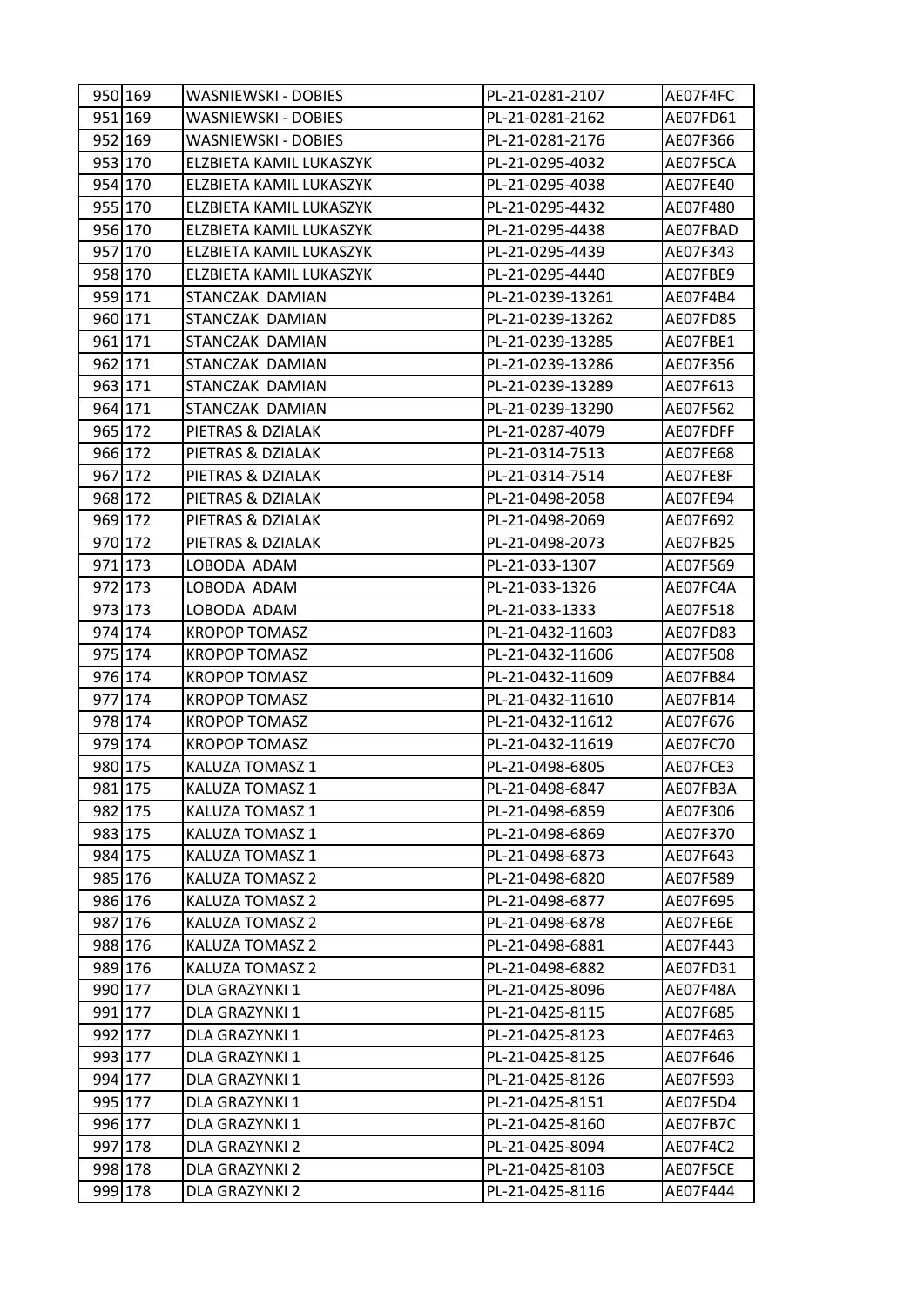| 1000 178 | DLA GRAZYNKI 2             | PL-21-0425-8128 | AE07FBD7 |
|----------|----------------------------|-----------------|----------|
| 1001 178 | DLA GRAZYNKI 2             | PL-21-0425-8132 | AE07F654 |
| 1002 178 | DLA GRAZYNKI 2             | PL-21-0425-8148 | AE07F437 |
| 1003 178 | DLA GRAZYNKI 2             | PL-21-0425-8149 | AE07FCF3 |
| 1004 179 | <b>WOLANIN ZBIGNIEW</b>    | PL-21-0248-9758 | AE07FE93 |
| 1005 179 | <b>WOLANIN ZBIGNIEW</b>    | PL-21-0248-9759 | AE07F506 |
| 1006 179 | <b>WOLANIN ZBIGNIEW</b>    | PL-21-0248-9771 | AE07FBE5 |
| 1007 179 | <b>WOLANIN ZBIGNIEW</b>    | PL-21-0248-9772 | AE07FD58 |
| 1008 179 | <b>WOLANIN ZBIGNIEW</b>    | PL-21-0436-6426 | AE07FCFC |
| 1009 179 | <b>WOLANIN ZBIGNIEW</b>    | PL-21-0436-6449 | AE07FACC |
| 1010 180 | PALEGA-REMISZ              | PL-21-0153-1288 | AE07F5B3 |
| 1011 180 | PALEGA-REMISZ              | PL-21-0153-1291 | AE07F4E1 |
| 1012 180 | PALEGA-REMISZ              | PL-21-0153-1293 | AE07F609 |
| 1013 180 | PALEGA-REMISZ              | PL-21-0153-1296 | AE07F5C2 |
| 1014 180 | PALEGA-REMISZ              | PL-21-0153-968  | AE07F5DF |
| 1015 180 | PALEGA-REMISZ              | PL-21-0153-972  | AE07F43D |
| 1016 181 | DLA JOASI                  | PL-21-0208-5625 | AE07FE12 |
| 1017 181 | DLA JOASI                  | PL-21-0208-5632 | AE07FB26 |
| 1018 181 | DLA JOASI                  | PL-21-0208-5635 | AE07FCAA |
| 1019 181 | DLA JOASI                  | PL-21-0208-5639 | AE07FCED |
| 1020 181 | DLA JOASI                  | PL-21-0208-5642 | AE07FDE2 |
| 1021 181 | DLA JOASI                  | PL-21-0208-5668 | AE07F509 |
| 1022 182 | <b>LUBIARZ ROBERT</b>      | PL-21-0412-4703 | AE07F3AD |
| 1023 182 | <b>LUBIARZ ROBERT</b>      | PL-21-0412-4705 | AE07FC98 |
| 1024 182 | <b>LUBIARZ ROBERT</b>      | PL-21-0412-4716 | AE07F37F |
| 1025 182 | <b>LUBIARZ ROBERT</b>      | PL-21-0412-4721 | AE07FBD1 |
| 1026 182 | <b>LUBIARZ ROBERT</b>      | PL-21-0412-4736 | AE07FE7D |
| 1027 182 | <b>LUBIARZ ROBERT</b>      | PL-21-0412-4739 | AE07F6C4 |
| 1028 183 | <b>AMELIA 5</b>            | PL-21-0424-8123 | AE07FD70 |
| 1029 183 | <b>AMELIA 5</b>            | PL-21-0424-8126 | AE07FE25 |
| 1030 183 | <b>AMELIA 5</b>            | PL-21-0424-8127 | AE07FCD0 |
| 1031 183 | <b>AMELIA 5</b>            | PL-21-0424-8128 | AE07FD5A |
| 1032 183 | AMELIA 5                   | PL-21-0424-8129 | AE07FB37 |
| 1033 183 | AMELIA <sub>5</sub>        | PL-21-0424-8130 | AE07FDD5 |
| 1034 184 | <b>JACHOREK ZBIGNIEW 2</b> | PL-21-0215-1882 | AE07F592 |
| 1035 184 | JACHOREK ZBIGNIEW 2        | PL-21-0215-1883 | AE07FD5D |
| 1036 184 | JACHOREK ZBIGNIEW 2        | PL-21-0215-1884 | AE07F4A8 |
| 1037 184 | <b>JACHOREK ZBIGNIEW 2</b> | PL-21-0215-1891 | AE07F6C3 |
| 1038 184 | JACHOREK ZBIGNIEW 2        | PL-21-0215-1893 | AE07F6AC |
| 1039 184 | JACHOREK ZBIGNIEW 2        | PL-21-0215-1898 | AE07FDE9 |
| 1040 185 | SYLWIA I DAREK ZYBURA 2    | PL-21-0211-3809 | AE07F60B |
| 1041 185 | SYLWIA I DAREK ZYBURA 2    | PL-21-0211-3810 | AE07FB51 |
| 1042 185 | SYLWIA I DAREK ZYBURA 2    | PL-21-0211-3815 | AE07FDD6 |
| 1043 185 | SYLWIA I DAREK ZYBURA 2    | PL-21-0211-3816 | AE07FCDA |
| 1044 185 | SYLWIA I DAREK ZYBURA 2    | PL-21-0215-4983 | AE07F5F2 |
| 1045 185 | SYLWIA I DAREK ZYBURA 2    | PL-21-0215-4985 | AE07FBAB |
| 1046 186 | SPRYCHA LUKASZ             | PL-21-0468-100  | AE07F484 |
| 1047 186 | SPRYCHA LUKASZ             | PL-21-0468-7704 | AE07F580 |
| 1048 186 | SPRYCHA LUKASZ             | PL-21-0468-7707 | AE07F6A3 |
| 1049 186 | SPRYCHA LUKASZ             | PL-21-0468-7722 | AE07F36D |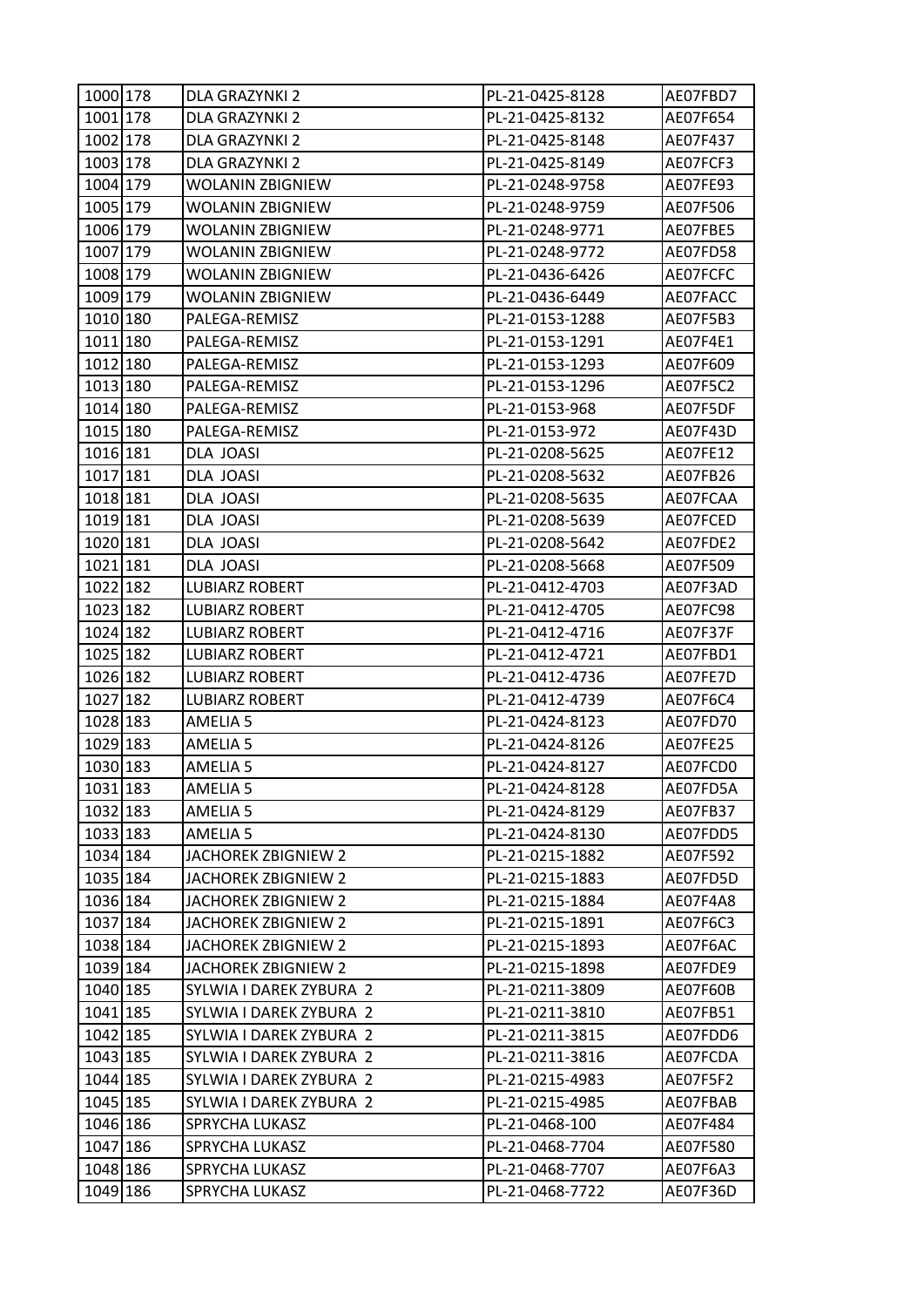| 1050 186 | SPRYCHA LUKASZ               | PL-21-0468-7723 | AE07F6A5 |
|----------|------------------------------|-----------------|----------|
| 1051 186 | SPRYCHA LUKASZ               | PL-21-0468-7725 | AE07F5EB |
| 1052 187 | SEYKOPOL JERZY SERZYSKO      | PL-21-0482-2101 | AE07F4CC |
| 1053 187 | SEYKOPOL JERZY SERZYSKO      | PL-21-0482-2102 | AE07FC33 |
| 1054 187 | SEYKOPOL JERZY SERZYSKO      | PL-21-0482-2104 | AE07F680 |
| 1055 187 | SEYKOPOL JERZY SERZYSKO      | PL-21-0482-2105 | AE07F5DA |
| 1056 187 | SEYKOPOL JERZY SERZYSKO      | PL-21-0482-2110 | AE07FDB1 |
| 1057 187 | SEYKOPOL JERZY SERZYSKO      | PL-21-0482-2123 | AE07F69F |
| 1058 188 | <b>GOZDUR TOMASZ</b>         | PL-21-0185-707  | AE07F5DC |
| 1059 188 | <b>GOZDUR TOMASZ</b>         | PL-21-0185-710  | AE07F6B4 |
| 1060 188 | <b>GOZDUR TOMASZ</b>         | PL-21-0185-713  | AE07FC91 |
| 1061 188 | <b>GOZDUR TOMASZ</b>         | PL-21-0185-718  | AE07F5A7 |
| 1062 188 | <b>GOZDUR TOMASZ</b>         | PL-21-0185-722  | AE07F65D |
| 1063 188 | <b>GOZDUR TOMASZ</b>         | PL-21-0185-727  | AE07F636 |
| 1064 189 | OLR POLISH MASTER KACPER MAK | PL-21-083-11404 | AE07F3AF |
| 1065 189 | OLR POLISH MASTER KACPER MAK | PL-21-083-11415 | AE07F5C8 |
| 1066 189 | OLR POLISH MASTER KACPER MAK | PL-21-083-11420 | AE07F69E |
| 1067 189 | OLR POLISH MASTER KACPER MAK | PL-21-083-11425 | AE07F6A2 |
| 1068 189 | OLR POLISH MASTER KACPER MAK | PL-21-083-11428 | AE07F653 |
| 1069 189 | OLR POLISH MASTER KACPER MAK | PL-21-083-11429 | AE07FCC2 |
| 1070 190 | SZYDLOWIEC-PINCZOW           | PL-21-0183-9893 | AE07F3BB |
| 1071 191 | SZKOLNY-KROLIKOWSKI          | PL-21-0355-253  | AE07F63A |
| 1072 191 | SZKOLNY-KROLIKOWSKI          | PL-21-0355-306  | AE07F5CD |
| 1073 191 | SZKOLNY-KROLIKOWSKI          | PL-21-0355-389  | AE07F531 |
| 1074 191 | SZKOLNY-KROLIKOWSKI          | PL-21-0355-393  | AE07F2FB |
| 1075 191 | SZKOLNY-KROLIKOWSKI          | PL-21-0355-395  | AE07F543 |
| 1076 191 | SZKOLNY-KROLIKOWSKI          | PL-21-0355-398  | AE046FE1 |
| 1077 192 | MIROSLAW OSOWSKI             | PL-21-0245-6902 | AE07F6D0 |
| 1078 192 | MIROSLAW OSOWSKI             | PL-21-0245-6903 | AE07FDC9 |
| 1079 192 | MIROSLAW OSOWSKI             | PL-21-0245-6909 | AE07FE8E |
| 1080 192 | MIROSLAW OSOWSKI             | PL-21-0245-6910 | AE07F498 |
| 1081 192 | MIROSLAW OSOWSKI             | PL-21-0245-6912 | AE07FC72 |
| 1082 192 | MIROSLAW OSOWSKI             | PL-21-0245-6918 | AE07F4AF |
| 1083 193 | PO RA PI                     | PL-21-0280-3119 | AE07FAE6 |
| 1084 193 | PO RA PI                     | PL-21-0280-3124 | AE07FE5C |
| 1085 193 | PO RA PI                     | PL-21-0280-3130 | AE07FB1F |
| 1086 193 | PO RA PI                     | PL-21-0280-3137 | AE07FC14 |
| 1087 193 | PO RA PI                     | PL-21-0280-3139 | AE07F4C9 |
| 1088 194 | KORALEWICZ BRACIA            | PL-21-0289-1778 | AE07FE4A |
| 1089 194 | KORALEWICZ BRACIA            | PL-21-0289-1784 | AE07F5BD |
| 1090 194 | KORALEWICZ BRACIA            | PL-21-0289-1825 | AE07F4E7 |
| 1091 194 | KORALEWICZ BRACIA            | PL-21-0289-1845 | AE07F694 |
| 1092 194 | KORALEWICZ BRACIA            | PL-21-0289-1848 | AE07F5F6 |
| 1093 194 | KORALEWICZ BRACIA            | PL-21-0289-1881 | AE07F6A8 |
| 1094 195 | RAF-KAR                      | PL-21-0183-2782 | AE07F3C2 |
| 1095 195 | RAF-KAR                      | PL-21-0183-2926 | AE07FE66 |
| 1096 195 | RAF-KAR                      | PL-21-0183-2931 | AE07F3DB |
| 1097 195 | RAF-KAR                      | PL-21-0183-2982 | AE07F6A0 |
| 1098 195 | RAF-KAR                      | PL-21-0183-2991 | AE07F68E |
| 1099 195 | RAF-KAR                      | PL-21-0183-2993 |          |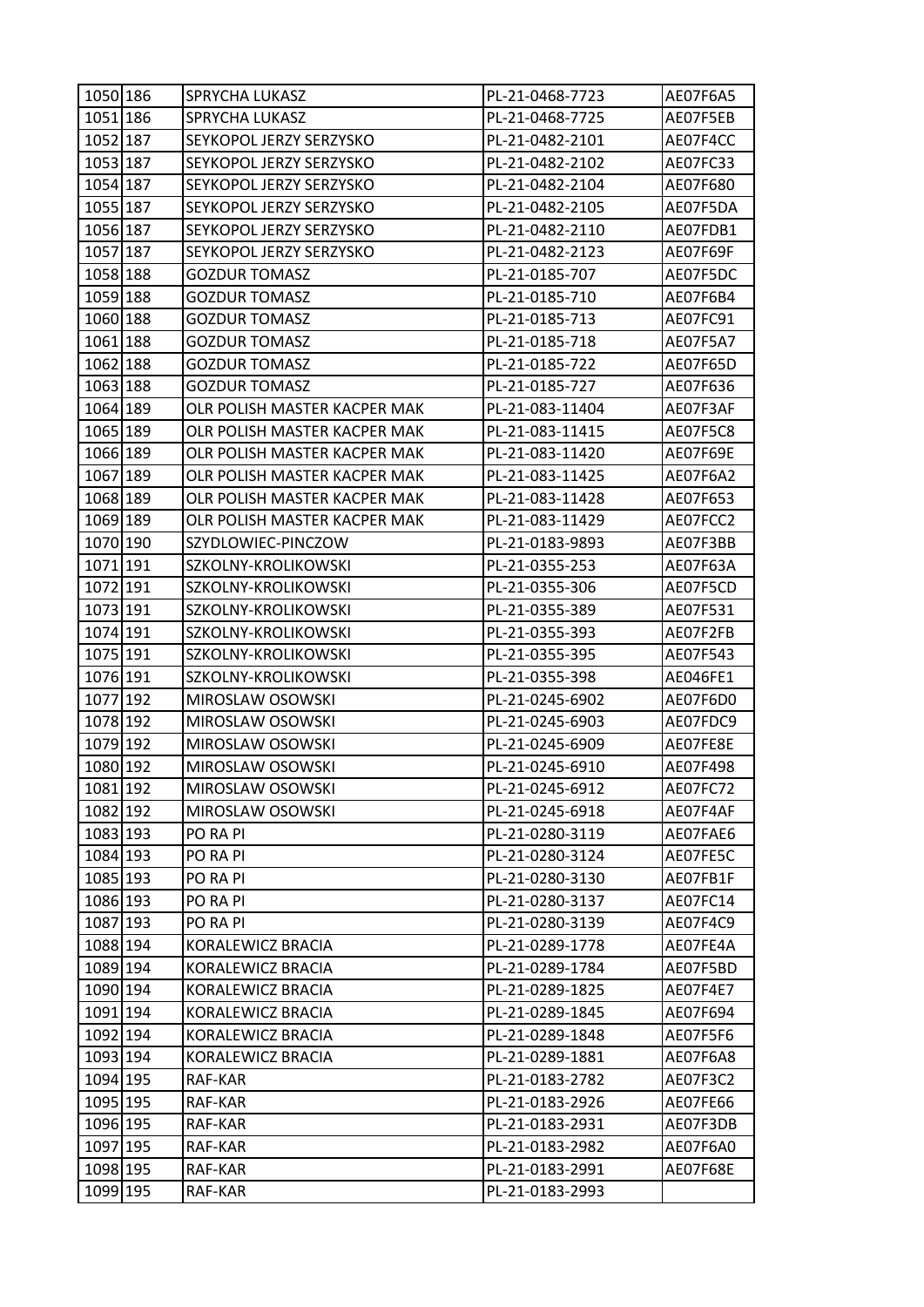| 1100 196 | PITAS M.M.-MAJCHER K.TEAM | PL-21-0315-8549 | AE07F4E0 |
|----------|---------------------------|-----------------|----------|
| 1101 196 | PITAS M.M.-MAJCHER K.TEAM | PL-21-0315-8559 | AE07F5B9 |
| 1102 196 | PITAS M.M.-MAJCHER K.TEAM | PL-21-0315-8560 | AE07F47F |
| 1103 196 | PITAS M.M.-MAJCHER K.TEAM | PL-21-0315-9802 | AE07F687 |
| 1104 196 | PITAS M.M.-MAJCHER K.TEAM | PL-21-0315-9813 | AE07F4A6 |
| 1105 196 | PITAS M.M.-MAJCHER K.TEAM | PL-21-0315-9994 | AE07F6AE |
| 1106 197 | <b>KROLIK MATEUSZ</b>     | PL-21-0497-6060 | AE07FB7A |
| 1107 198 | KOPACZ ADAM TOMASZ 1      | PL-21-0317-4555 | AE07F588 |
| 1108 198 | KOPACZ ADAM TOMASZ 1      | PL-21-0317-4560 | AE07F387 |
| 1109 198 | KOPACZ ADAM TOMASZ 1      | PL-21-0317-4561 | AE07F4F5 |
| 1110 198 | KOPACZ ADAM TOMASZ 1      | PL-21-0317-4562 | AE07FE77 |
| 1111 198 | KOPACZ ADAM TOMASZ 1      | PL-21-0317-4567 | AE07FB43 |
| 1112 198 | KOPACZ ADAM TOMASZ 1      | PL-21-0317-4571 | AE07FAC1 |
| 1113 199 | KOPACZ ADAM TOMASZ 2      | PL-21-0317-4553 | AE07FB69 |
| 1114 199 | KOPACZ ADAM TOMASZ 2      | PL-21-0317-4556 | AE07FC97 |
| 1115 199 | KOPACZ ADAM TOMASZ 2      | PL-21-0317-4559 | AE07FBF3 |
| 1116 199 | KOPACZ ADAM TOMASZ 2      | PL-21-0317-4563 | AE07FD25 |
| 1117 199 | KOPACZ ADAM TOMASZ 2      | PL-21-0317-4566 | AE07F5F8 |
| 1118 199 | KOPACZ ADAM TOMASZ 2      | PL-21-0317-4570 | AE07F699 |
| 1119 200 | MAZUR KAZIMIERZ           | PL-21-0215-7020 | AE07F62E |
| 1120 200 | <b>MAZUR KAZIMIERZ</b>    | PL-21-0215-7021 | AE07FABA |
| 1121 200 | MAZUR KAZIMIERZ           | PL-21-0215-7022 | AE07FB53 |
| 1122 200 | MAZUR KAZIMIERZ           | PL-21-0215-7024 | AE07F651 |
| 1123 200 | MAZUR KAZIMIERZ           | PL-21-0215-7026 | AE07FC60 |
| 1124 200 | MAZUR KAZIMIERZ           | PL-21-0215-7027 | AE07F4E5 |
| 1125 201 | WAJSZCZUK RYSZARD         | PL-21-0215-1132 | AE07FE32 |
| 1126 201 | WAJSZCZUK RYSZARD         | PL-21-0215-1138 | AE07F5B2 |
| 1127 201 | WAJSZCZUK RYSZARD         | PL-21-0215-1139 | AE07FC50 |
| 1128 201 | WAJSZCZUK RYSZARD         | PL-21-0215-1483 | AE07FABC |
| 1129 201 | WAJSZCZUK RYSZARD         | PL-21-0215-1485 | AE07F5D9 |
| 1130 201 | WAJSZCZUK RYSZARD         | PL-21-0215-1486 | AE07F432 |
| 1131 202 | POPOWSKA MONIKA           | PL-21-014-5762  | AE07FE42 |
| 1132 202 | POPOWSKA MONIKA           | PL-21-014-5766  | AE07FD75 |
| 1133 202 | POPOWSKA MONIKA           | PL-21-014-5768  | AE07FE87 |
| 1134 202 | POPOWSKA MONIKA           | PL-21-014-5774  | AE07FE83 |
| 1135 202 | POPOWSKA MONIKA           | PL-21-014-5779  | AE07FD4E |
| 1136 202 | POPOWSKA MONIKA           | PL-21-014-5789  | AE07FC4E |
| 1137 203 | OLIVIER KRAWCZAK          | PL-21-07-11727  | AE07FB5E |
| 1138 204 | <b>SCHULZ TEAM</b>        | PL-21-0217-201  | AE07FBAC |
| 1139 204 | <b>SCHULZ TEAM</b>        | PL-21-0217-202  | AE07FD55 |
| 1140 204 | <b>SCHULZ TEAM</b>        | PL-21-0217-205  | AE045BE1 |
| 1141 204 | <b>SCHULZ TEAM</b>        | PL-21-0217-206  | AE07FC8C |
| 1142 204 | <b>SCHULZ TEAM</b>        | PL-21-0217-218  | AE07FE5A |
| 1143 204 | <b>SCHULZ TEAM</b>        | PL-21-0217-230  | AE07FCC6 |
| 1144 205 | <b>KROLICZAK JANUSZ</b>   | PL-21-021-6086  | AE07FCDD |
| 1145 205 | <b>KROLICZAK JANUSZ</b>   | PL-21-021-6087  | AE07FD7D |
| 1146 205 | <b>KROLICZAK JANUSZ</b>   | PL-21-021-6092  | AE07FB2C |
| 1147 205 | <b>KROLICZAK JANUSZ</b>   | PL-21-021-6093  | AE07FCF2 |
| 1148 205 | <b>KROLICZAK JANUSZ</b>   | PL-21-021-6096  | AE07FE58 |
| 1149 205 | KROLICZAK JANUSZ          | PL-21-021-6097  | AE07FE54 |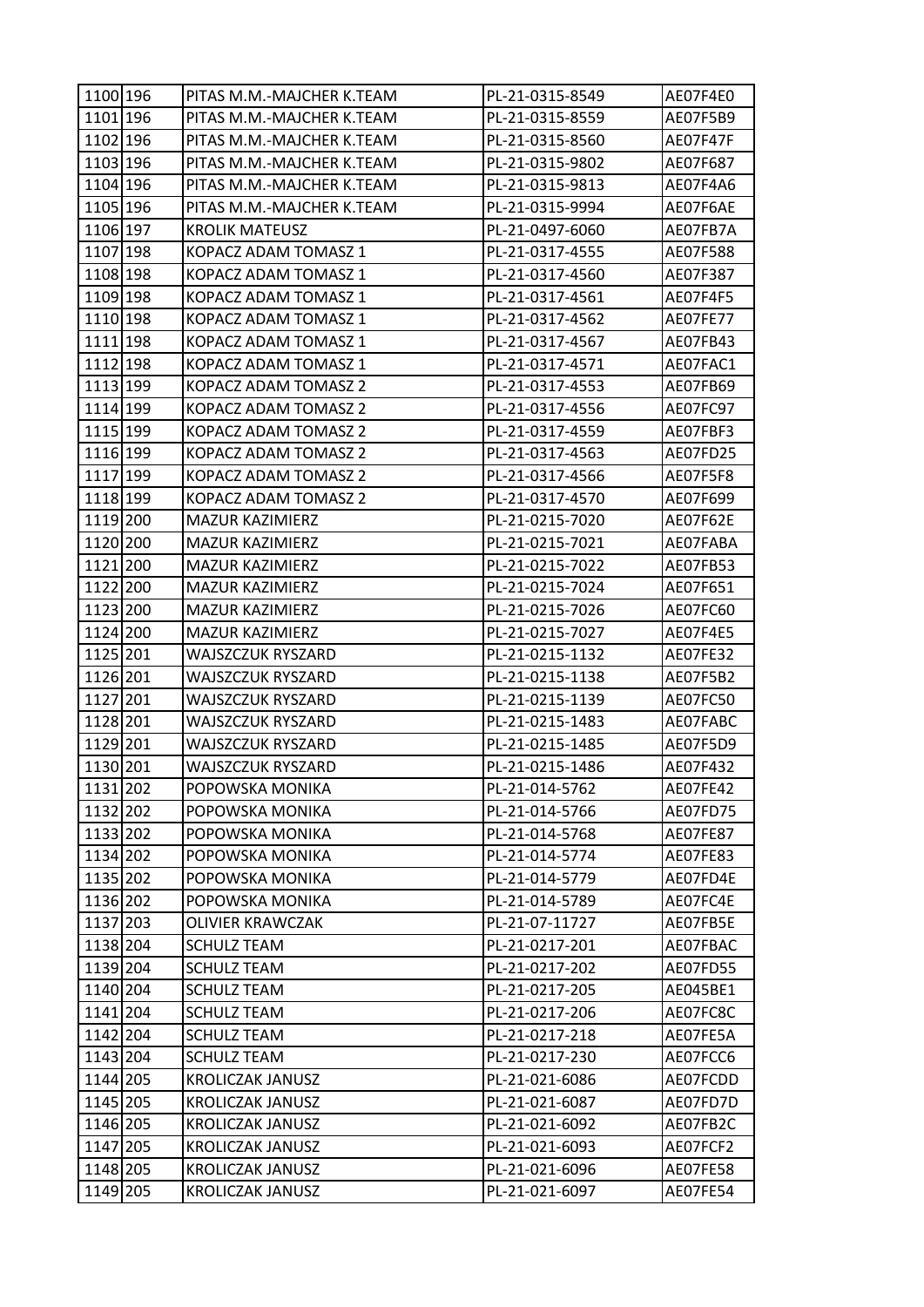| 1150 206 | <b>DOMAN</b>            | PL-21-0452-11511 | AE07FC45 |
|----------|-------------------------|------------------|----------|
| 1151 206 | <b>DOMAN</b>            | PL-21-0452-11557 | AE07FD24 |
| 1152 206 | <b>DOMAN</b>            | PL-21-0452-11559 | AE077FE2 |
| 1153 206 | <b>DOMAN</b>            | PL-21-0452-11565 | AE07FAC3 |
| 1154 206 | <b>DOMAN</b>            | PL-21-0452-11573 | AE07FE33 |
| 1155 206 | <b>DOMAN</b>            | PL-21-0452-11666 | AE07FB36 |
| 1156 207 | C.K.                    | PL-21-0211-421   | AE07F388 |
| 1157 207 | C.K.                    | PL-21-0211-441   | AE04709D |
| 1158 207 | C.K.                    | PL-21-0211-443   | AE07FE4C |
| 1159 207 | C.K.                    | PL-21-0211-446   | AE077224 |
| 1160 207 | C.K.                    | PL-21-0211-451   | AE07F2F2 |
| 1161 207 | C.K.                    | PL-21-0211-6910  | AE07753E |
| 1162 208 | <b>PAWELEC ARTUR</b>    | PL-21-0275-14363 | AE07FC84 |
| 1163 208 | PAWELEC ARTUR           | PL-21-0275-14372 | AE07FCF1 |
| 1164 208 | PAWELEC ARTUR           | PL-21-0275-14375 | AE07FB24 |
| 1165 208 | PAWELEC ARTUR           | PL-21-0275-14386 | AE07FB75 |
| 1166 208 | PAWELEC ARTUR           | PL-21-0275-14391 | AE07FC2A |
| 1167 208 | PAWELEC ARTUR           | PL-21-0275-14398 | AE07FDEE |
| 1168 209 | <b>KASKA</b>            | PL-21-0424-8131  | AE07FC81 |
| 1169 209 | <b>KASKA</b>            | PL-21-0424-8132  | AE07FC65 |
| 1170 209 | <b>KASKA</b>            | PL-21-0424-8133  | AE07FB4E |
| 1171 209 | <b>KASKA</b>            | PL-21-0424-8134  | AE07FE20 |
| 1172 210 | NIKODEM LYJAK           | PL-21-0424-5619  | AE07FB3E |
| 1173 211 | MDANOLOWICZ             | PL-21-0207-1488  | AE07FD43 |
| 1174 211 | MDANOLOWICZ             | PL-21-0215-1020  | AE07FE89 |
| 1175 211 | MDANOLOWICZ             | PL-21-0215-1108  | AE0774C2 |
| 1176 211 | MDANOLOWICZ             | PL-21-0215-1135  | AE07FB31 |
| 1177 211 | MDANOLOWICZ             | PL-21-0215-1496  | AE07FB2F |
| 1178 211 | MDANOLOWICZ             | PL-21-0215-1497  | AE07FE3B |
| 1179 212 | WISZNIEWSKI WLODZOMIERZ | PL-21-0441-3119  | AE077F35 |
| 1180 212 | WISZNIEWSKI WLODZOMIERZ | PL-21-0441-3131  | AE07F615 |
| 1181 212 | WISZNIEWSKI WLODZOMIERZ | PL-21-07-4991    | AE07FC3E |
| 1182 212 | WISZNIEWSKI WLODZOMIERZ | PL-21-07-4992    | AE07FC31 |
| 1183 212 | WISZNIEWSKI WLODZOMIERZ | PL-21-07-4993    | AE07FE05 |
| 1184 212 | WISZNIEWSKI WLODZOMIERZ | PL-21-07-4995    | AE07FB6F |
| 1185 213 | SPRYCHA NATANIEL        | PL-21-0468-7738  | AE07FD00 |
| 1186 213 | SPRYCHA NATANIEL        | PL-21-0468-7743  | AE07FD86 |
| 1187 213 | SPRYCHA NATANIEL        | PL-21-0468-7747  | AE07FCF6 |
| 1188 213 | SPRYCHA NATANIEL        | PL-21-0468-7756  | AE07FB93 |
| 1189 213 | SPRYCHA NATANIEL        | PL-21-0468-7774  | AE07FDCB |
| 1190 213 | SPRYCHA NATANIEL        | PL-21-0468-7785  | AE07FC82 |
| 1191 214 | <b>JOKER 0430</b>       | PL-21-0430-7023  | AE07FBB3 |
| 1192 214 | <b>JOKER 0430</b>       | PL-21-0430-7040  | AE07FB39 |
| 1193 214 | <b>JOKER 0430</b>       | PL-21-0430-7045  | AE07FB9E |
| 1194 214 | <b>JOKER 0430</b>       | PL-21-0430-7048  | AE07FAE7 |
| 1195 214 | <b>JOKER 0430</b>       | PL-21-0430-7052  | AE07FDAA |
| 1196 214 | <b>JOKER 0430</b>       | PL-21-0430-7055  | AE07FBA3 |
| 1197 215 | KAMINSKI ARTUR          | PL-21-0350-13569 | AE07FCF8 |
| 1198 215 | <b>KAMINSKI ARTUR</b>   | PL-21-0350-13578 | AE07FBCC |
| 1199 216 | <b>DROMADER</b>         | PL-21-0414-651   | AE07FBD2 |